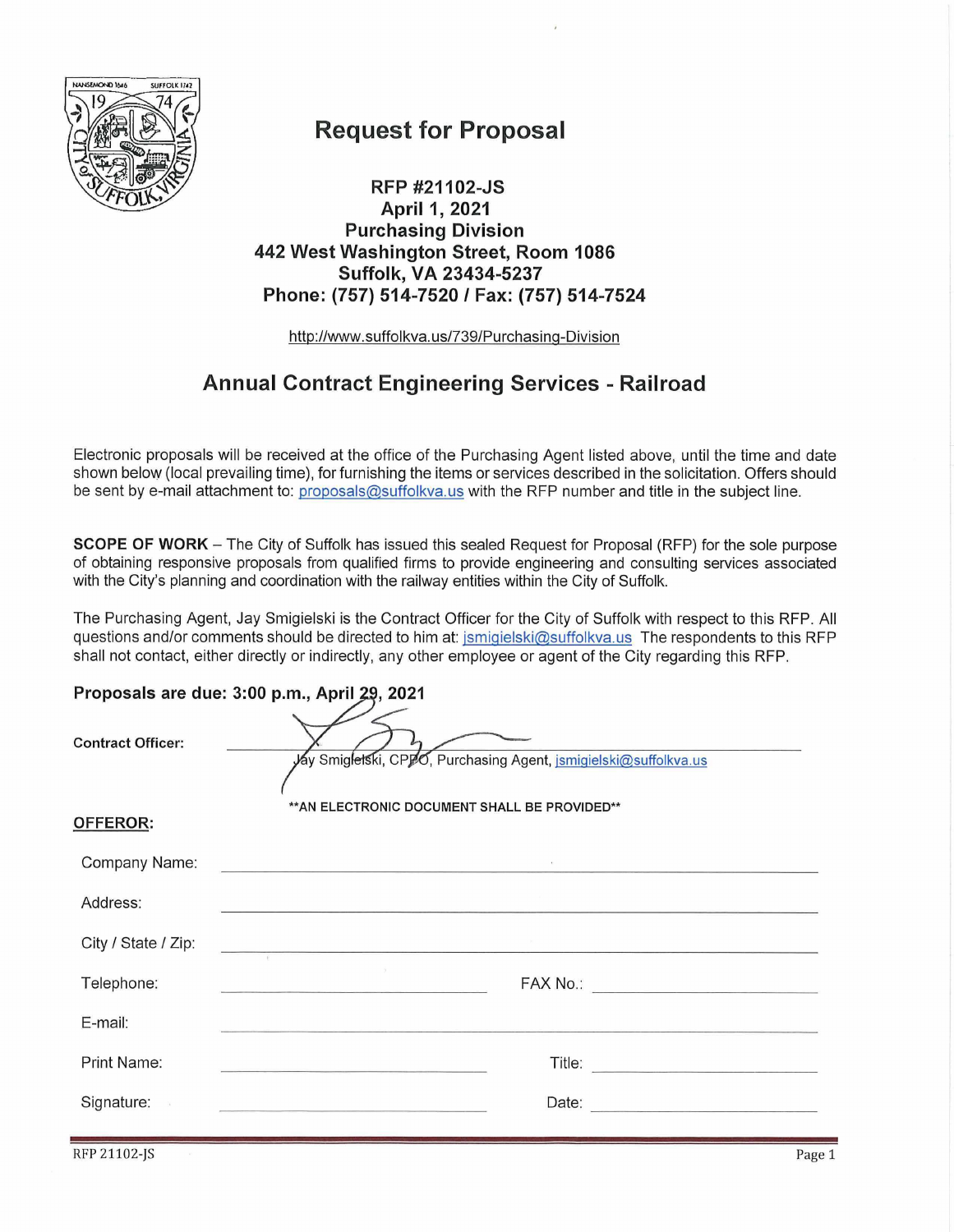In compliance with this Request for Proposals, and subject to all the conditions thereof, the Offeror, if the offer is accepted within one hundred and eighty (180) calendar days from the date of the receipt of proposals, to furnish any or all of the items and/or services upon which prices are quoted, at the price set, to be delivered at the time and place specified herein. The offeror's signature on the prior page certifies the offeror has read, understands, and agrees to all terms, conditions, and requirements of this Request for Proposals, and is authorized to contract on behalf of firm named in this RFP.

#### **SOLICITATION DOCUMENTS**

Request for Proposal documents are available on the Purchasing website: <http://apps.suffolkva.us/bids/> or on the Commonwealth's bid board (eVA), or at Demandstar.com. An e-mail request for the complete RFP form may be sent to the Contract Officer listed on the front page.

Questions concerning this project must be in writing (email is preferred) and addressed to the Contract Officer listed on the front page of this solicitation, and, should be received no later than five (5) business days preceding the date that the proposals are to be received. E-mail is the preferred method and will get a more timely response.

#### **ELECTRONIC BID SUBMITTAL**

An electronic document shall be submitted by e-mail attachment to [proposals@suffolkva.us](mailto:proposals@suffolkva.us) with the RFP number and title in the subject line. Electronic copies (CD or thumb drive) may be delivered to the Purchasing Office, 442 West Washington Street, Room 1086, Suffolk, Virginia prior to the closure date shown, if desired. Documents should be saved as a .pdf document and should conserve disk space to allow transfers of data. **ZIP files cannot be accepted**; they do not work in the City's system. To receive confirmation of receipt of proposal, send request to the contracting officer at [jsmigielski@suffolkva.us](mailto:jsmigielski@suffolkva.us) Do NOT send proposal directly to contracting officer. Paper proposals will not be accepted. Do not send printed copies of proposal.

#### **IF YOU NEED ANY REASONABLE ACCOMMODATION FOR ANY TYPE OF DISABILITY IN ORDER TO PARTICIPATE IN THIS PROCUREMENT, PLEASE CONTACT THIS DIVISION AS SOON AS POSSIBLE.**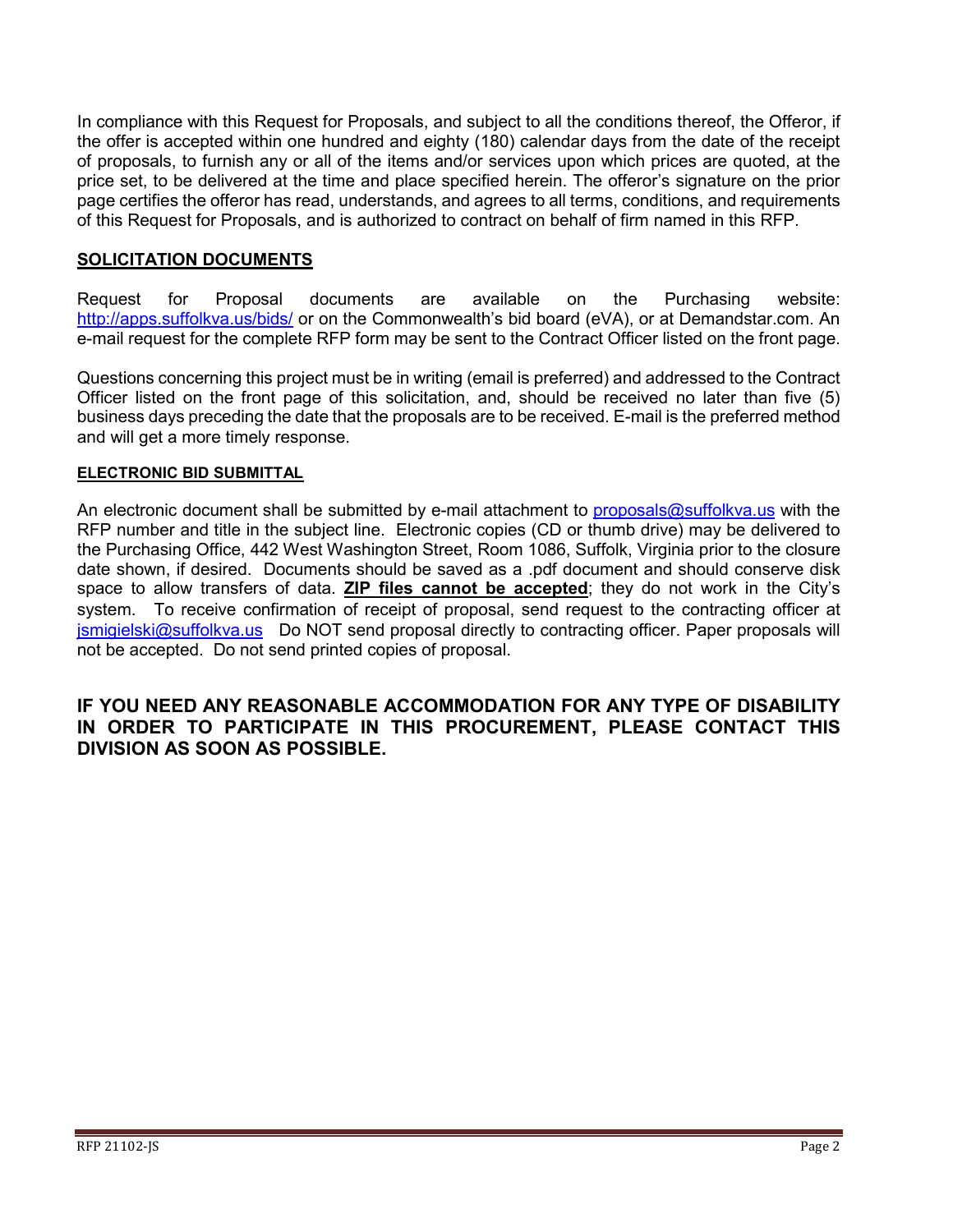# **REQUEST FOR PROPOSAL**

## **Annual Contract Engineering Services - Railroad**

## **SECTION/TITLE**

| 1.0 |  |
|-----|--|
| 2.0 |  |
| 3.0 |  |
| 4.0 |  |
| 5.0 |  |
| 6.0 |  |
| 7.0 |  |
| 8.0 |  |
| 9.0 |  |
|     |  |
|     |  |
|     |  |
|     |  |
|     |  |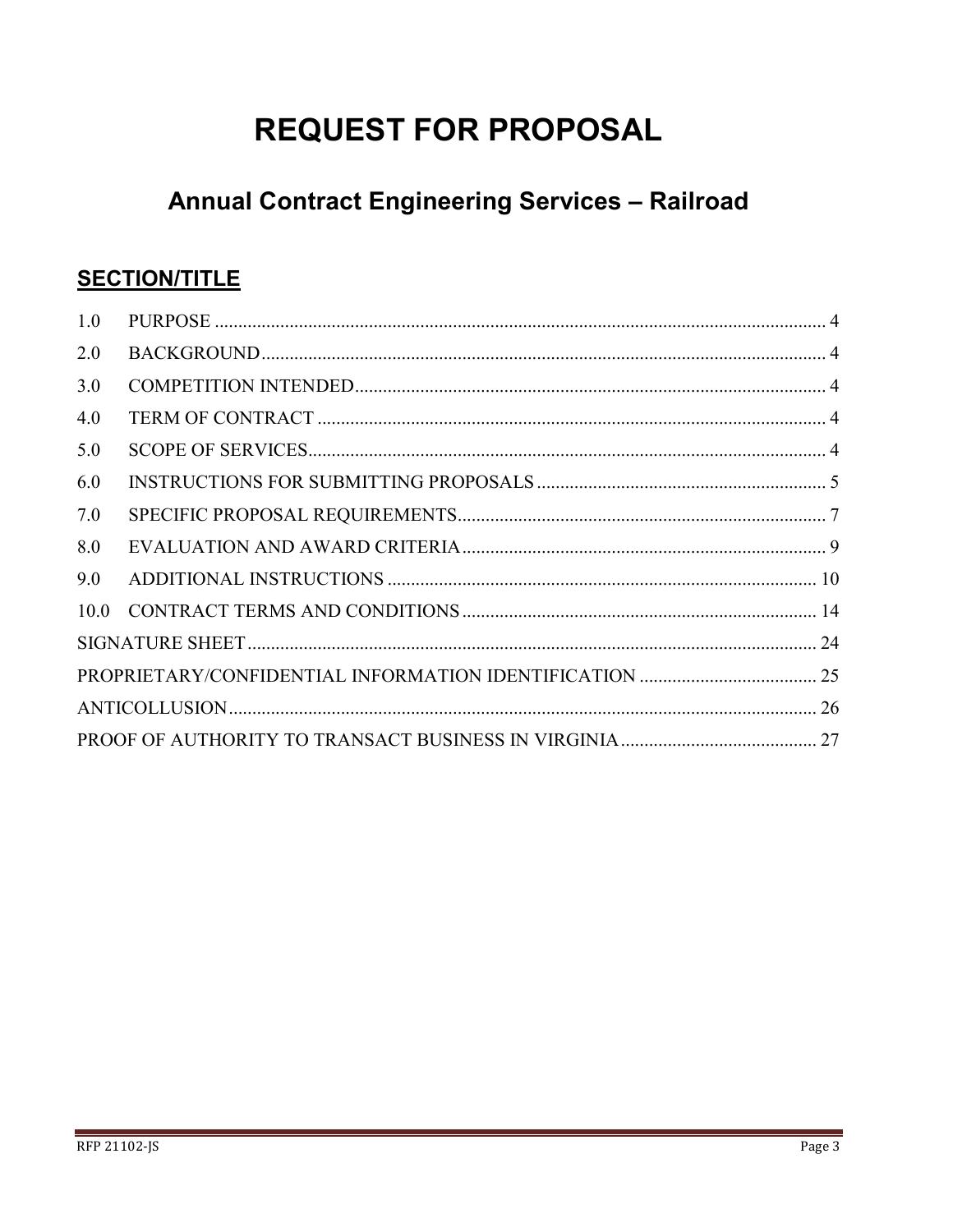#### <span id="page-3-0"></span>**1.0 PURPOSE**

The intent of this Request for Proposal is to obtain the services of a qualified professional engineering firm to provide engineering and consulting services to assist the City with issues involving railroad operations and the railway entities that work within the City of Suffolk. It is the intent of the City to establish a contract with a single firm (the Engineer).

#### <span id="page-3-1"></span>**2.0 BACKGROUND**

The City of Suffolk contains over 100 miles of railroad track with more than 50 at-grade crossings. The City routinely deals with three different railroad companies and has need of a consulting/designing consultant to help in these interactions. It is the intent of this RFP to result in a contract with a qualified engineering firm to support the broad scope of efforts required to help the City facilitate crossing improvements, quiet zone implementations, perform feasibility studies or assist in any means to improve safety or improve the quality of life with regard to railroad impacts.

#### <span id="page-3-2"></span>**3.0 COMPETITION INTENDED**

It is the City's intent that this Request for Proposal (RFP) permits competition. It shall be the offeror's responsibility to advise the Purchasing Agent in writing if any language requirement, specification, etc., or any combination thereof, inadvertently restricts or limits the requirements stated in this RFP to a single source. Such notification must be received by the Purchasing Agent not later than five (5) business days prior to the date set for acceptance of proposals.

#### <span id="page-3-3"></span>**4.0 TERM OF CONTRACT**

The contract shall cover the period beginning July 1, 2021, and continuing through June 30, 2022. This contract may be renewed based on the terms and conditions at the expiration of its term at the sole discretion of the City. Automatic renewals will occur for up to four (4) additional one-year periods through June 30, 2026. The right is further reserved by the City to not renew the resulting contract at the expiration of the anniversary date by furnishing the contractor with thirty (30) days written notice.

The initial first term is limited to one (1) year or when the cumulative total project fees reach the maximum cost authorized under Virginia Public Procurement Act §2.2-4303.1, whichever occurs first. Any unused amounts from the first contract term shall not be carried forward to the succeeding term.

Each contract shall have an option to extend the terms of the existing contract to all completion of any work undertaken, but not completed, during the term of the contract.

#### <span id="page-3-4"></span>**5.0 SCOPE OF SERVICES**

All services provided under this contract shall be performed in compliance with industry standards and all federal, state, and local laws, ordinances and regulations including FRA (Federal Railroad Administration), FHWA (Federal Highway Administration), VDOT (Virginia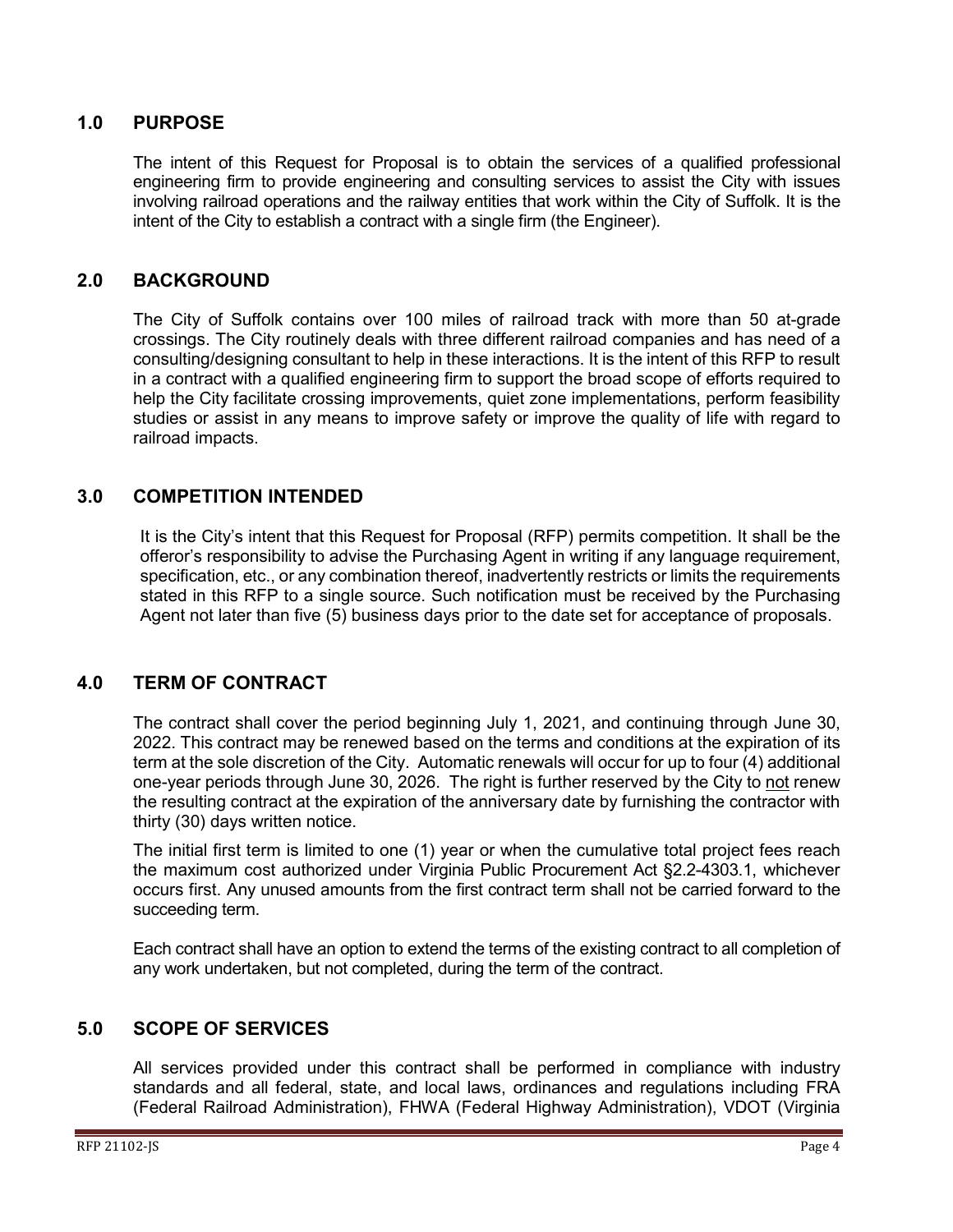Department of Transportation), EPA (Environmental Protection Agency), DEQ (Virginia Department of Environmental Quality), VOSH (Virginia Occupational Safety and Health) and OSHA (Occupational Health and Safety Administration) rules and regulations.

Generally the scope of service shall include all activities deemed necessary by the City to provide engineering and consulting services associated with the issues involving railroad operations and the railway entities that work within the City of Suffolk.

The services to be provided may include but not be limited to the following:

- 1. Perform engineering or feasibility studies related to improvements to at-grade crossings, establishment of quiet zones, railway crossing enhancements, safety studies, stormwater drainage or other items where the City may wish to engage a rail entity to change or improve safety or the quality of life.
- 2. Provide technical advice or guidance to the City in issues that require expertise in railway regulations or operations.
- 3. Assist in scope or cost development for grant applications. Provide or suggest technical design requirements for at-grade crossing improvements.
- 4. Provide engineering design or review of engineering designs for crossing improvements or traffic/rail signal interconnections.
- 5. Assist the City in identifying means to mitigate roadway traffic concerns as a result of routine railway operations.
- 6. Assist the City in developing plans to address safety at railway crossings.
- 7. Evaluate existing crossings for possible safety improvements for pedestrians, bicyclists and motor vehicles

#### <span id="page-4-0"></span>**6.0 INSTRUCTIONS FOR SUBMITTING PROPOSALS**

#### A. Submission of Proposals

An electronic document shall be submitted by e-mail attachment to [proposals@suffolkva.us](mailto:proposals@suffolkva.us) with the RFP number, title, and closing date in the subject line. Electronic copies may be delivered to the Purchasing Office, 442 West Washington Street, Room 1086, Suffolk, Virginia prior to the closure date shown, if desired. Documents should be saved as a .pdf document and should conserve disk space to allow transfers of data. **ZIP files cannot be accepted**; they do not work in the City's system. To receive confirmation of receipt of proposal, send request to the contracting officer at [jsmigielski@suffolkva.us.](mailto:jsmigielski@suffolkva.us) Do NOT send proposal directly to contracting officer.

Failure to read any part of this RFP shall not relieve any offeror from his or her contractual obligations.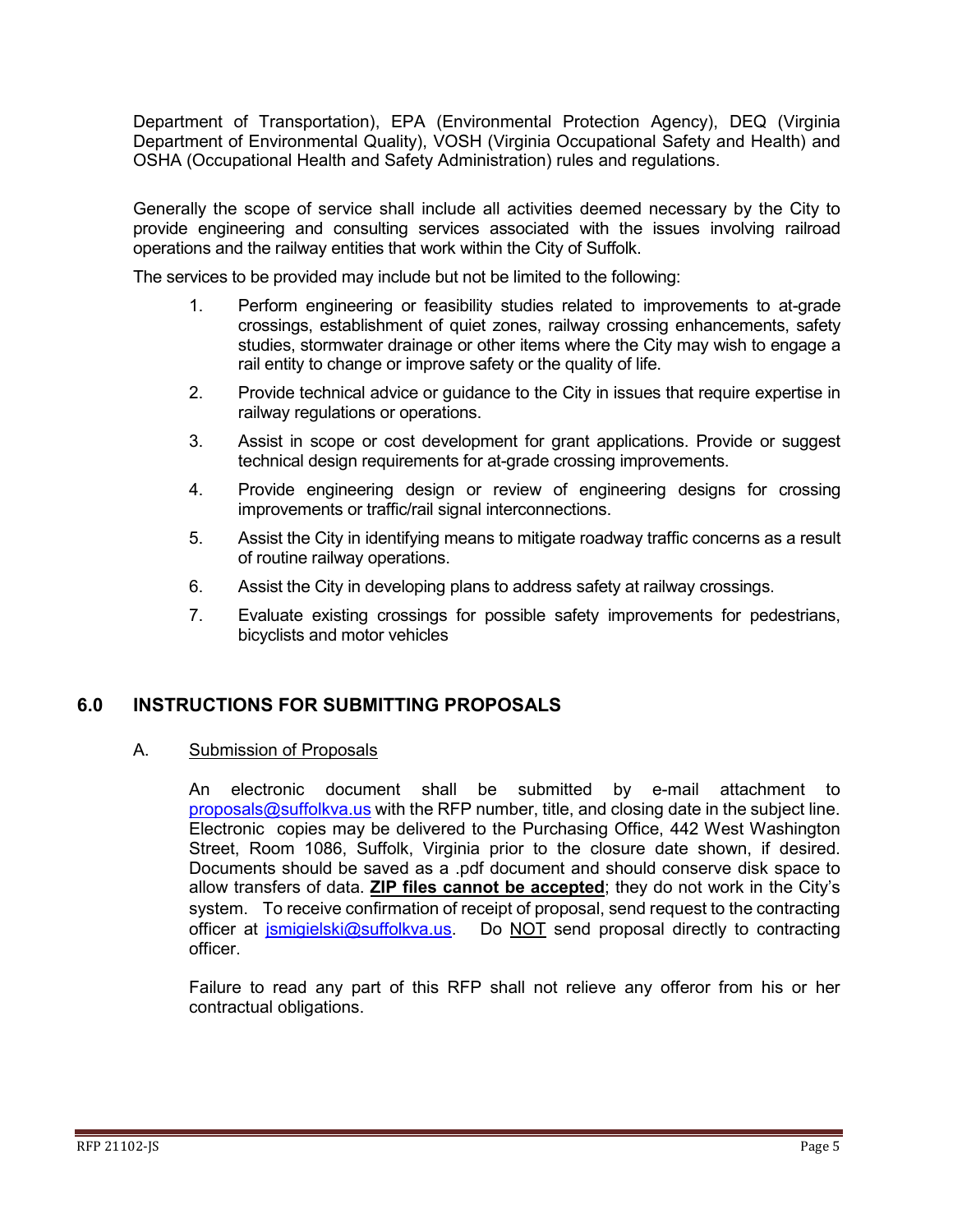#### B. Questions and Inquiries

Questions and inquiries pertaining to the Request for Proposals will be accepted from any and all firms via e-mail to *jsmigielski@suffolkva.us* or fax. Inquires must provide RFP number and title. Material questions will be answered by Addendum and will be posted on the City's website: <http://apps.suffolkva.us/bids/> Questions must be received five (5) business days prior to opening date.

Jay Smigielski, Purchasing Agent, is the designated authorized spokesperson for the City of Suffolk with respect to this RFP. All questions and/or comments should be directed to her attention. The respondents to this RFP shall not contact, either directly or indirectly, any other employee or agent of the City regarding this RFP. This prohibition shall also extend to the Suffolk City Council and other elected City officials. Any such unauthorized contact may disqualify the offeror from the procurement.

#### C. Addendum and Supplement to Request

If it becomes necessary to revise any part of this request or if additional data are necessary to enable an exact interpretation of provisions of this request, an addendum will be issued. It is the responsibility of the offeror to ensure that he has received all addendums prior to submitting a proposal. All addenda can be downloaded from <http://apps.suffolkva.us/bids/>

#### D. Firm Pricing for City Acceptance

Offers made during negotiation must be honored for City acceptance for 180 days from the date of offer.

#### E. Proprietary Information

Trade secrets or proprietary information submitted by an offeror in connection with this solicitation shall not be subject to disclosure under the Virginia Freedom of Information Act; however, the offeror must invoke the protections of this section prior to or upon submission of the data or other materials, and must clearly identify the data or other materials to be protected and state the reasons why protection is necessary. Offerors shall not mark sections of their proposal as proprietary if they are to be part of the award of the contract and are of a "Material" nature. Any propriety information must be listed on the attached "Proprietary/confidential Information Identification" form and submitted with the proposal. An all-inclusive statement that the entire proposal is proprietary will result in rejection of the proposal.

#### F. Authority to Bind Firm in Contract

Proposals must give full firm name and address of offeror. Failure to sign proposal may disqualify it. Person signing proposal should show title or authority to bind his firm in a contract.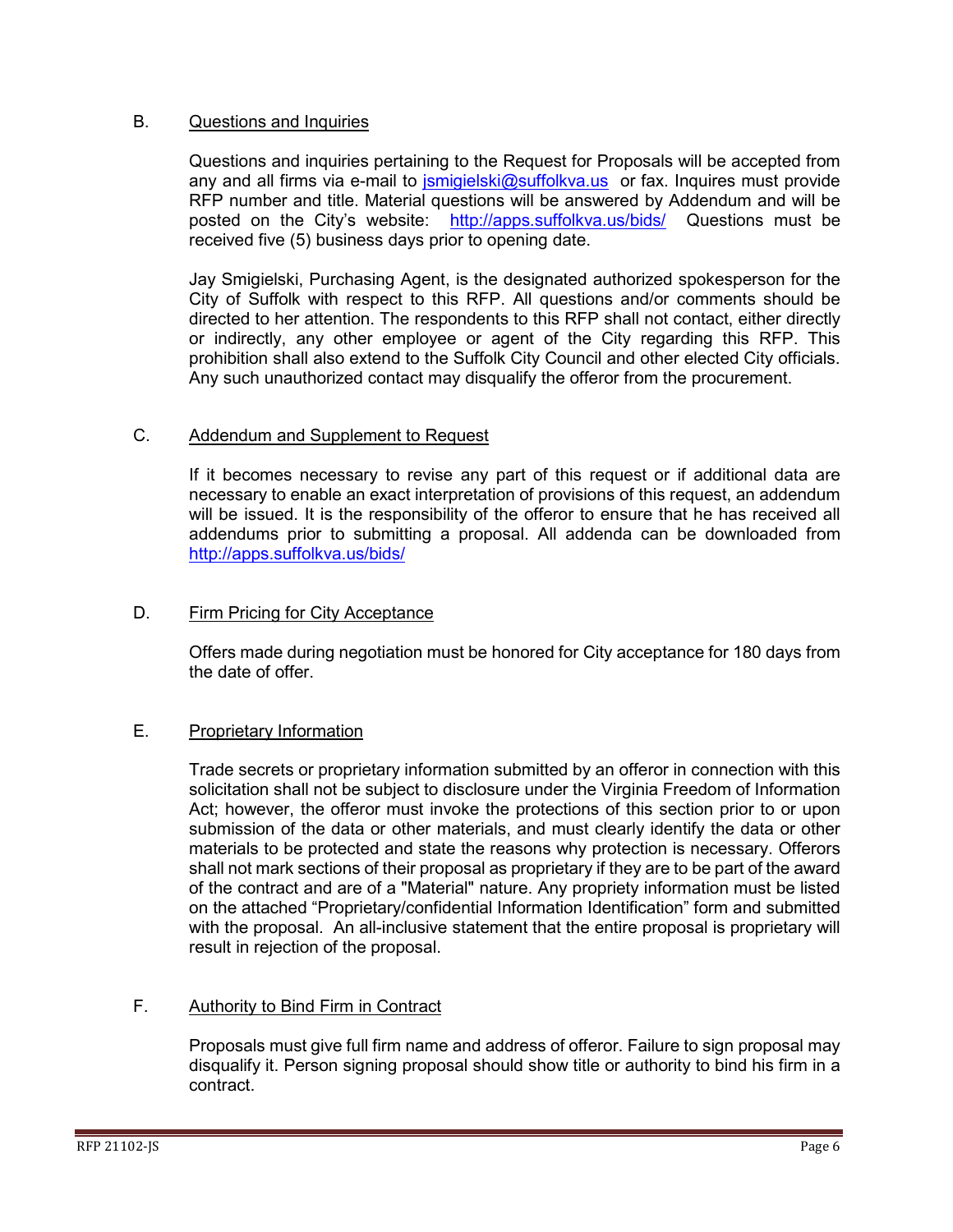#### G. Preparation and Submission of Proposals

- 1. All proposals shall be signed by the individual or authorized principals of the firm.
- 2. All attachments to the Request for Proposal requiring executing by the firm are to be returned with the proposals.
- 3. Proposals are to be submitted electronically; title shall indicate the RFP number, time and date of public acceptance, and the title of the proposal.
- 4. It is the Offeror's responsibility that the proposals are received by the Purchasing Division BEFORE the hour specified on the opening date. Requests for extensions of this time and date will not be granted. Proposals or unsolicited amendments to proposals received by the City after the acceptance date will not be considered.

#### H. Miscellaneous Requirements

- 1. The City will not be responsible for any expenses incurred by a firm in preparing and submitting a proposal. All proposals shall provide a straightforward, concise delineation of the firm's capabilities to satisfy the requirements of this request. Emphasis should be on completeness and clarity of content.
- 2. Offerors who submit a proposal in response to this RFP may be required to make an oral presentation of their proposal. The Purchasing Division will schedule the time and location for this presentation.
- 3. The contents of the proposal submitted by the successful offeror and this RFP will become part of any contract awarded as a result of the Scope of Services contained herein. The successful firm will be expected to sign a contract with the City.
- 4. The City reserves the right to reject any and all proposals received by reason of this request, or to negotiate separately in any manner necessary to serve the best interests of the City.

### <span id="page-6-0"></span>**7.0 SPECIFIC PROPOSAL REQUIREMENTS**

Proposals shall contain enough information and detail to allow the City of Suffolk to evaluate the Offeror's capabilities for providing the required services. The City reserves the right to request clarification of information submitted and to request additional information if deemed necessary. Offerors are required to submit the following items in the format provided as a complete proposal.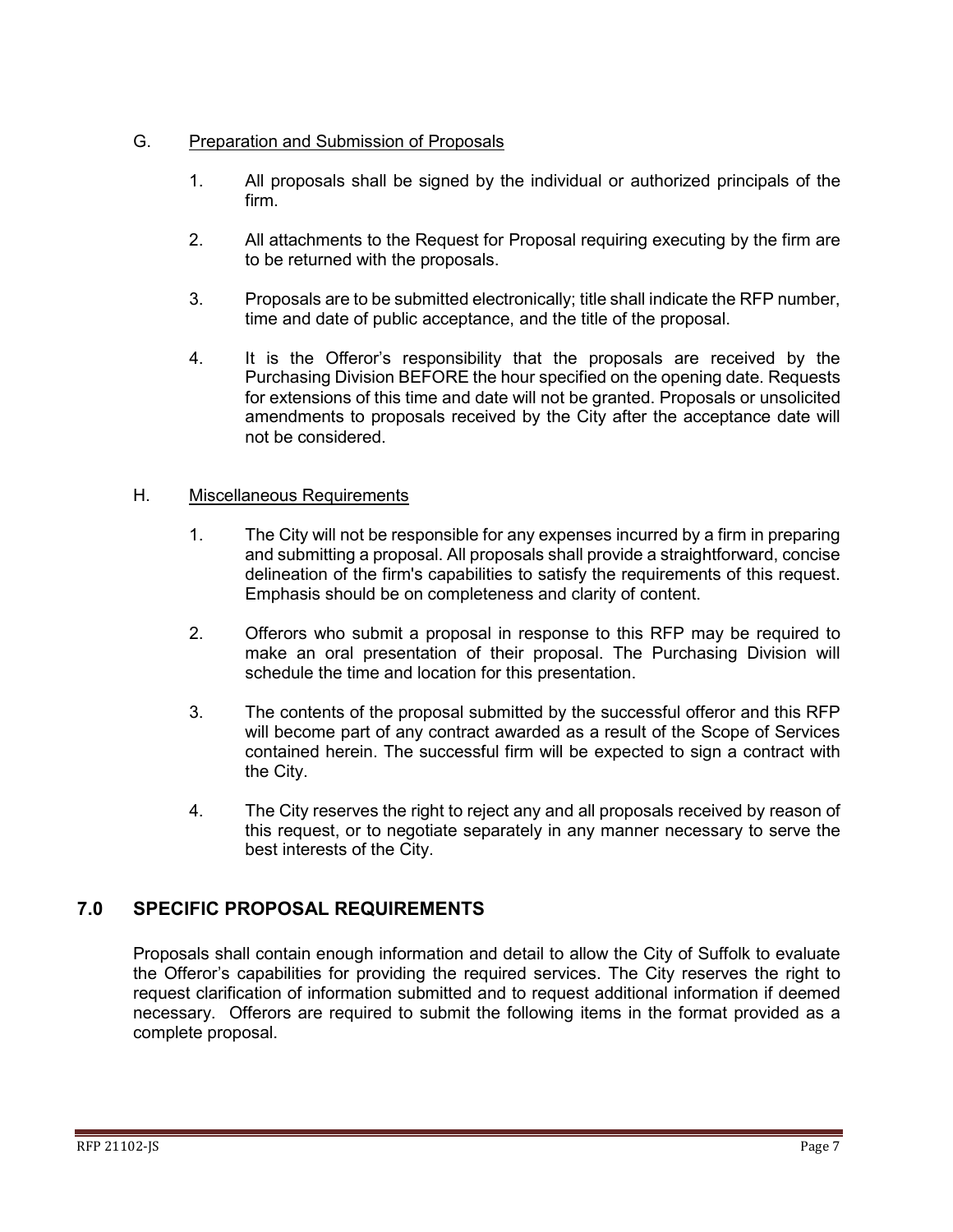#### A. Cover Letter

The offeror will complete and submit the signed Cover Sheet (Page 1) and submit it with a brief cover letter. The cover letter should summarize key elements of the proposal. An individual authorized to bind Offeror should sign the letter and Signature Sheet, as well. Indicate the address and telephone number of the Contractor's office.

#### B. Background and Project Summary Section

This section should describe your understanding of the City, the work to be performed, and the objectives to be accomplished. Refer to the "Scope of Services" Section of this RFP.

#### C. Methodology Section

Provide a detailed description of the approach and methodology to be used to accomplish the "Scope of Services" of this RFP. The Methodology Section should include the following:

- 1. An implementation plan that describes in detail (a) the methods, including controls by which your firm manages projects of the type sought by this RFP; (b) methodology for soliciting and documenting view of internal and external stakeholders: and (c) any other project management or implementation strategies or techniques that the respondent intends to employ in carrying out the work.
- 2. Detailed description of efforts your firm will undertake to achieve client satisfaction and to satisfy the requirements of the "Scope of Services" Section.
- 3. Detailed description of specific tasks you will require from City staff. Explain what the respective roles of City staff and your staff would be to complete the tasks specified herein.

#### D. Staffing Section

Provide a list of individual(s) who will be working on this project and indicate the level/title of each member, and the function that each will perform. Include a resume for each designated individual, to include licenses, certifications, and participation on referenced projects and their specific responsibilities with respect to the "Scope of Services."

#### E. Qualifications

The information requested in this section should describe the qualifications of the offeror, key staff, and subcontractors performing projects within the past five (5) years that are similar in size and scope to that requested in the RFP. Information shall include the following:

1. A summary of the firm's demonstrated capability, including length of time that the firm has provided the services being requested herein.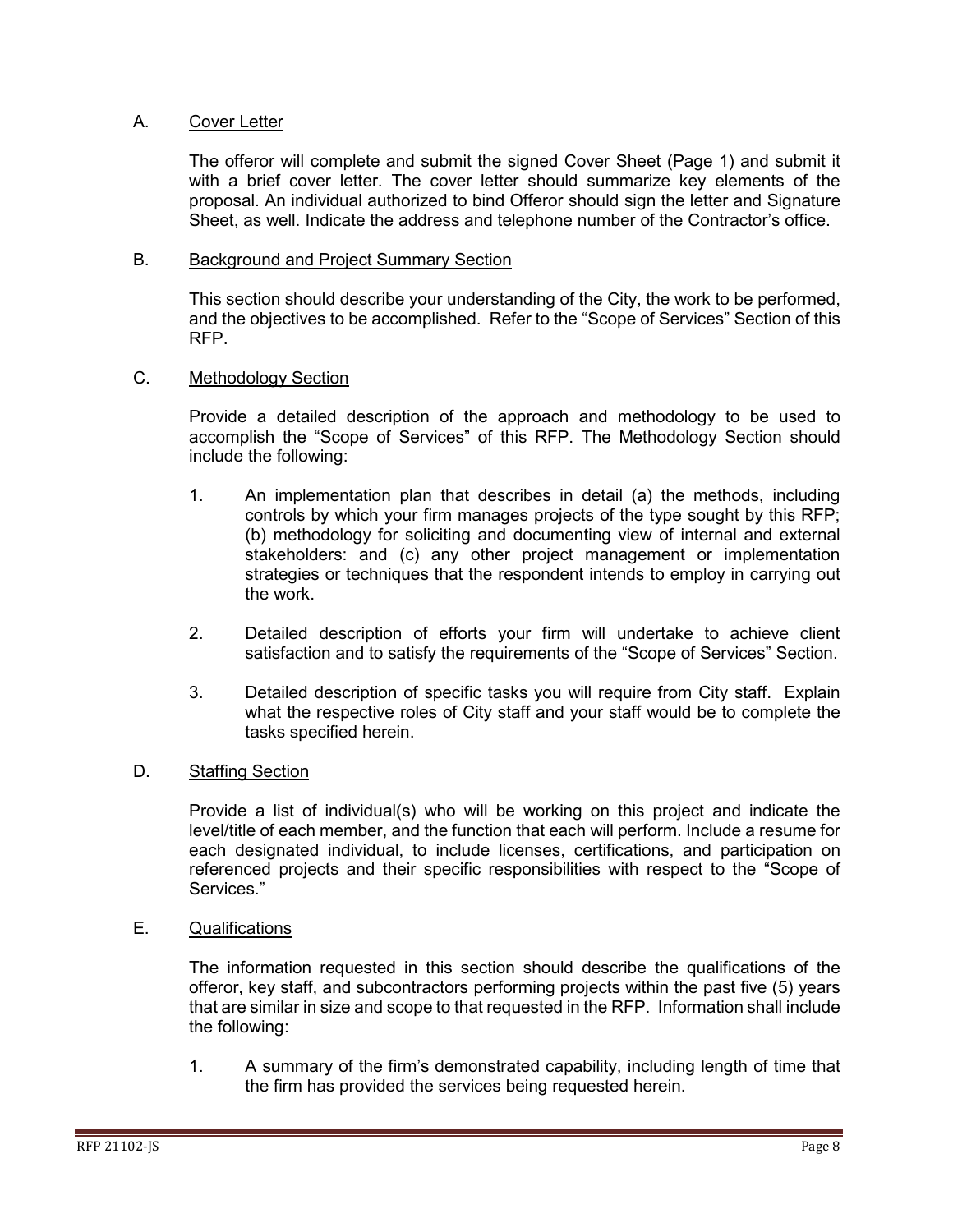- 2. Provide at least three (3) local references that received similar services from your organization. The City reserves the right to contact any the organizations or individuals listed. Information shall include:
	- Client name
	- Project description/summary
	- Project start and end dates
	- Client project manager name, email, and telephone number

#### F. Format

Proposal should be submitted in the following format:

- Cover Sheet and Cover Letter (A)
- Proposal sequenced in accordance with Paragraphs B-E above
- City forms as follows: (All forms must be signed.)
	- o *Signature Sheet (Page 24)*
	- o *Propriety/Confidential Information Identification (Page 25)*
	- o *Anticollusion/Nondiscrimination/Drug Free Workplace Clauses (Pg. 26)*
	- o *Proof of Authority to Transact Business in Virginia (Page 27)*

#### <span id="page-8-0"></span>**8.0 EVALUATION AND AWARD CRITERIA**

The City's Evaluation Committee shall review each proposal and verify the claims and credentials of each offeror. Selection will be made for each proposal on the basis of the criteria listed below. Weights to each rating will be applied as indicated below:

- Qualifications, credentials, and related experience of the Offeror's key personnel. Established working relationships as a project team on similar jobs (Weight: 20%)
- Adequacy and availability of support resources (Weight: 20%)
- Quality of prior work, including design efficiencies, timeliness and cost control (Weight: 20%)
- Approach to the task/operational plan (Weight: 30%)
- Overall quality and completeness of proposal based on the submittal requirements (Weight: 10%)

Once each member of the Evaluation Committee has independently read and rated each proposal and completed an evaluation matrix for each offeror, a composite preliminary rating will be developed which indicates the group's collective ranking of the highest rated proposals in a descending order. The preliminary rating will be used to select the firms for further consideration—the short-list.

At this point, the Evaluation Committee will conduct interviews and/or discussions with the top ranked firms, usually the top three (3) to five (5) depending upon the number of proposals received.

After the interviews, the Evaluation Committee will finalize the rankings based on the firms' presentations. Final negotiations for a binding fee will begin with the top ranked firm. If a contract acceptable to the City cannot be negotiated at rates that are considered fair and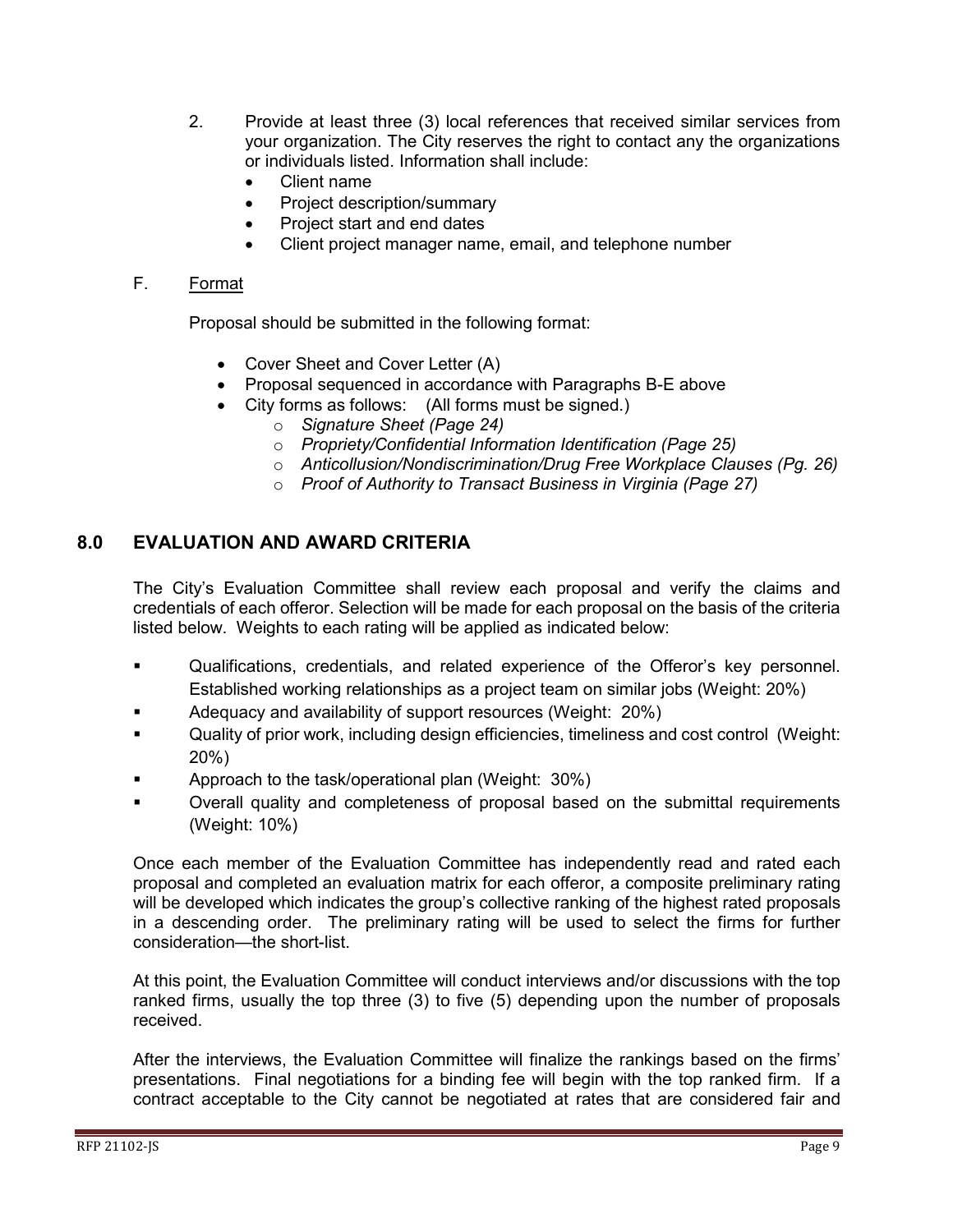reasonable, negotiations shall be terminated with that firm, and negotiations will be conducted with the next ranked firm, and so on, as required under the Virginia Public Procurement Act. The rankings shall remain confidential until after the contract award.

Should the City determine, in its sole discretion, that only one offeror is qualified, or that one offeror is clearly more highly qualified than the other under consideration, a contract may be negotiated and awarded to that offeror. The file will show the Committee's reason for basis of selection.

The successful firm will be expected to enter into a contract with the City of Suffolk based upon their submittal, any additional negotiated terms, and best and final pricing. The successful firm shall be expected to execute and return the contract documents to the City within ten (10) business days of receipt.

#### <span id="page-9-0"></span>**9.0 ADDITIONAL INSTRUCTIONS**

- 1. **Use of Form**: All proposals should be submitted in electronic (.pdf) format in accordance with this form. The offeror may attach/scan other information as required to the electronic document that will be made a part of the proposal. Electronic submittals on CD, DVD, flash drives, or other electronic media will be accepted if delivered prior to the closing time. The preferred method is by an attachment to an email addressed to: [proposals@suffolkva.us.](mailto:proposals@suffolkva.us) ZIP files cannot be accepted.
- 2. **Submittals**: Except as noted above, all proposals shall be sent as an attachment to email to: [proposals@suffolkva.us.](mailto:proposals@suffolkva.us) The subject line must show the proposal number and title.
- 3. **Late Proposals**: Proposals, if received by the City's Purchasing Division ("Purchasing") after the date and time specified, will not be considered. It will be the responsibility of the offeror to see that their proposal is received by Purchasing as specified. There will be no exceptions. Electronic proposals show the date and time sent. This must be prior to the closing date published on the front cover.
- 4. **City Hall Closure**: Should the City's electronic networks connectivity prevent receipt of proposals at the time of the scheduled proposal closing, the proposals will be accepted and opened on the next business day of the City, at the original scheduled hour, or as soon as connectivity is restored during normal business hours.
- 5. **Competition Intended**: It is the City's intent that this RFP permits competition. It shall be the offeror's responsibility to advise the Contract Officer in writing if any language requirement, specification, terms, conditions, or any combination thereof, inadvertently restricts or limits the requirements stated in this RFP to a single source. Such notification must be received by the Contract Officer prior to the date set for proposals to close.
- 6. **Contract Quantities**: The quantities specified in the RFP are estimates only unless otherwise clearly noted, and are given for the information of Offeror and for the purpose of proposal evaluation. They do not indicate the actual quantity that will be required, since such volume will depend upon requirements that may develop during the contract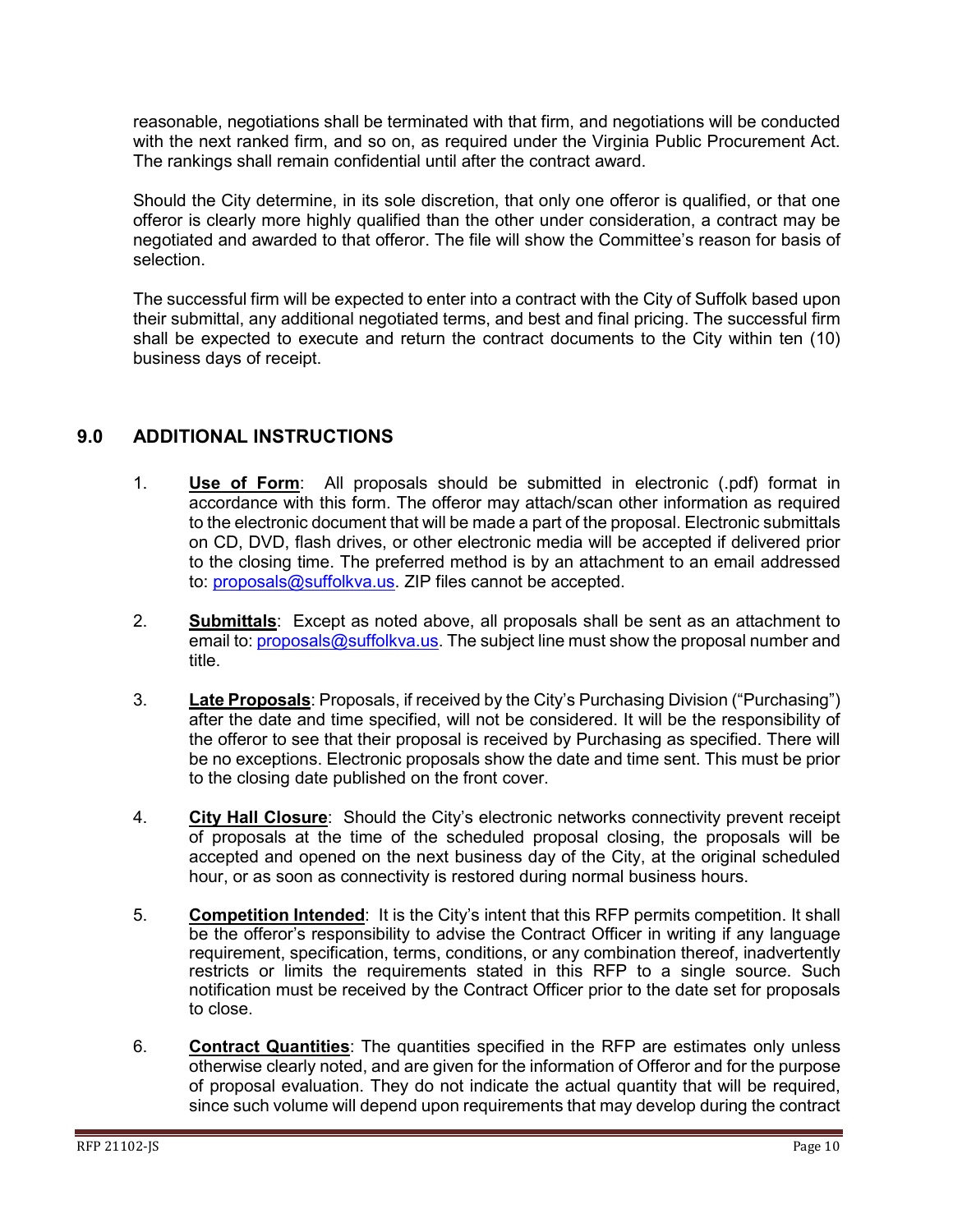period. Quantities shown shall not be construed to represent any amount which the City shall be obligated to purchase under the contract, or relieve the offeror of his obligation to fill all orders placed by the City, except as clearly noted.

- 7. **Delivery**: The time of delivery of services must be stated in definite terms. If time of delivery for different goods and/or services varies, the offeror shall so state.
- 8. **Offeror's Qualifications**: Only proposals from established offerors for work similar in scope to work herein shall be considered; the City reserves the right to request specific reference information prior to award. Offeror shall demonstrate that they have adequate and appropriate manpower, tools and equipment to respond and perform in accordance with the provisions herein.

The City may, at its option, disqualify an offeror and reject its proposal for cause. Reasons deemed to be sufficient for this action shall include, but not be limited to, the following:

- **Evidence of collusion among offerors.**
- **Receipt of more than one proposal on any project from an individual, or from a** corporation. This restriction does not apply to sub-consultants
- Default on any previous contract.
- For unreasonable failure to complete a previous contract within the specified time or for being in arrears on an existing contract without reasonable cause for being in arrears.
- **Inability to perform as revealed by an investigation of the offeror's financial** statement, experience and/or plant and equipment.
- **The Set of the Set of the Set of the Set of the Set of the Set of the Set of the Set of the Set of the Set of the Set of the Set of the Set of the Set of the Set of the Set of the Set of the Set of the Set of the Set of t** solicitation.
- 9. **Pricing to be F.O.B. Destination – Freight Allowed**: Pricing shall be F.O.B. destination-freight included for all competitive proposals. F.O.B. Destination-Freight Included shall include all shipping costs to the City location(s) at the unit cost. No additional shipping charges shall be allowed.
- 10. **Samples**: Samples, when requested, must be furnished free of expense, and upon request, if not destroyed, will be returned at the offeror's risk and expense.
- 11. **Silence of Specifications**: The apparent silence of these specifications and any supplemental specifications as to any detail or the omission from the specifications of a detailed description concerning any point shall be regarded as meaning that only the best commercial practices are to prevail and correct type, size and design are to be used. All interpretations of these specifications shall be made on the basis of this statement.
- 12. **Capacity of Offeror:** All proposals must be signed by a responsible officer or employee having the authority to bind the firm in contract. The offeror agrees that its contract performance shall be in strict conformance with the contract documents.
- 13. **Rights to Damages**: By signing its proposal, the offeror assigns to the City any and all rights that it may have under the antitrust laws of the United States and the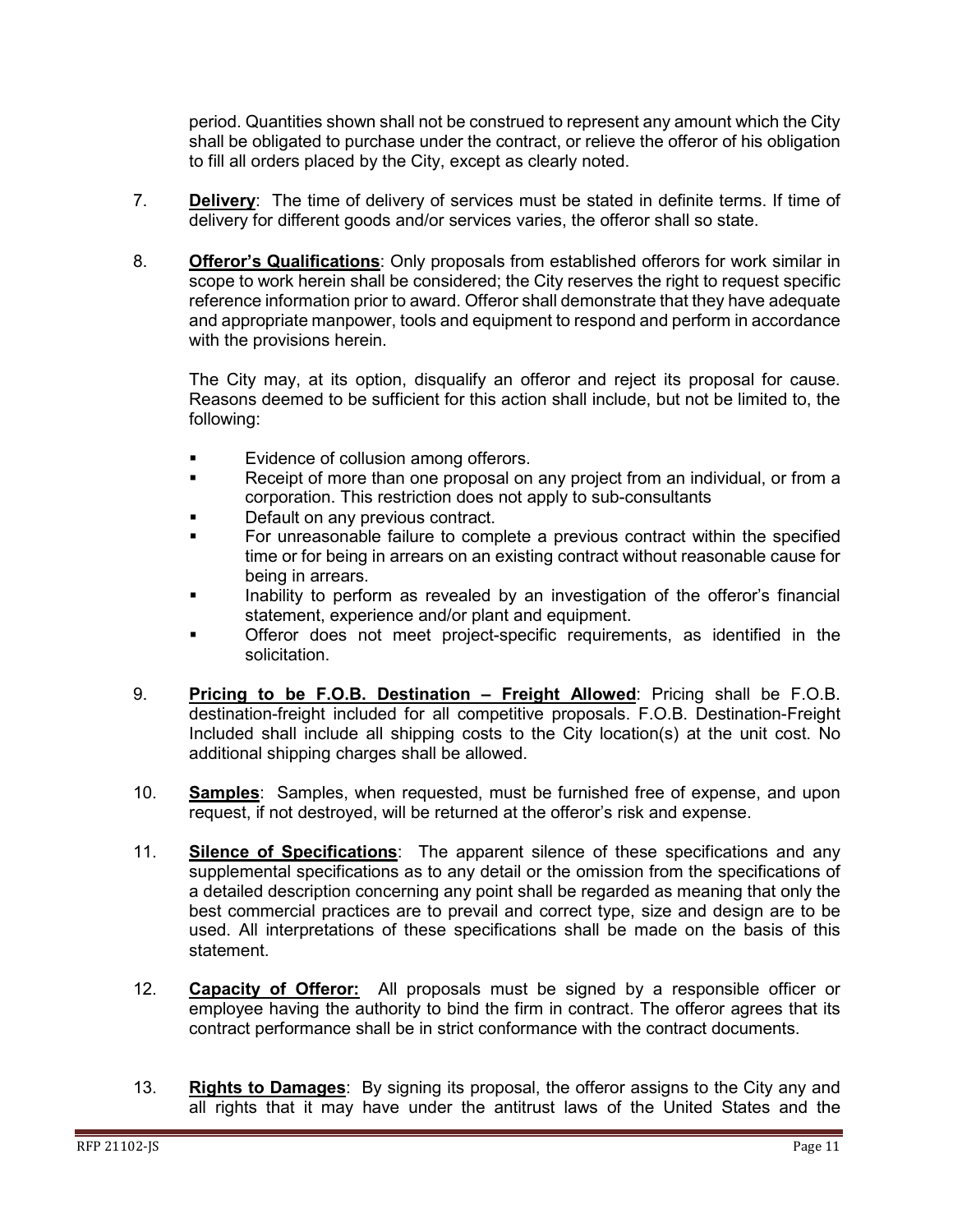Commonwealth of Virginia in any way arising from or pertaining to this proposal. This provision is remedial in nature and is to be liberally construed by any court in favor of the City.

- 14. **Anti-collusion**: The offeror certifies by signing its proposal that the proposal is made without prior understanding, agreement, or accord with any other person or firm submitting a proposal for the same goods and/or services and the proposal is in all respects bona fide, fair, and not the result of any act of fraud or collusion with another person or firm engaged in the same line of business or commerce. Any false statement hereunder may constitute a felony and can result in a fine and imprisonment, as well as civil damages. Should sub-consultants have interest in multiple submittals, this clause does not apply except when an act of collusion or fraud has occurred.
- 15. **Contact Prohibition**: Direct contact with City departments other than Purchasing, on the subject of this proposal is expressly forbidden except with the foreknowledge and permission of the Contract Officer. Violation may result in a determination that your firm is ineligible for an award.

All questions shall be in writing to the Contract Officer shown on the title page of the proposal. The respondents to this RFP shall not contact, either directly or indirectly, any other employee or agent of the City regarding this RFP. This prohibition shall also extend to the Suffolk City Council and locally elected officials. Any such unauthorized contact may disqualify the offeror from this procurement.

- 16. **Debarment Status**: By submitting a proposal, offerors certify that they are not currently debarred by the Commonwealth of Virginia from submitting proposals or proposals on contracts for the type of goods and/or services covered by this solicitation, nor are they an agent of any person or entity that is currently so debarred.
- 17. **Ethics in Procurement**: Offeror must provide written disclosure with their proposal if one of its officers, directors, trustees, partners, employees, or lenders is an employee or officer of the City of Suffolk or an immediate family member of the employee or officer (as defined by Section 2.2-4368 of the Virginia Procurement Act) who is involved personally or substantially participates in procurement transactions or owns or controls an interest of more than three percent (3%) of the company or receives more than \$5,000 annually from the Offeror.
- 18. **Addenda**: If issued, addenda to this solicitation will be posted on the Purchasing website [http://apps.suffolkva.us/bids/bid\\_search\\_all.jsp](http://apps.suffolkva.us/bids/bid_search_all.jsp) It is the offeror's responsibility to check the website or contact the Purchasing Division prior to the submittal deadline to ensure that the Offeror has a complete, up-to-date package. Acknowledgement of all issued Addenda shall be indicated in the proposal.
- 19. **Withdrawal of Proposals**: Proposals may be withdrawn (cancelled) any time prior to the closing time and date. Withdrawal of proposals may be accomplished by submitting such request in writing on the issuing company's letterhead either by email, in person, or by certified mail.
- 20. **Award**: Award will be made to the offeror considered by the City's sole determination after following the procedure outlined herein. The process used for this solicitation shall be Competitive Negotiation for Professional Services as outlined in the Virginia Public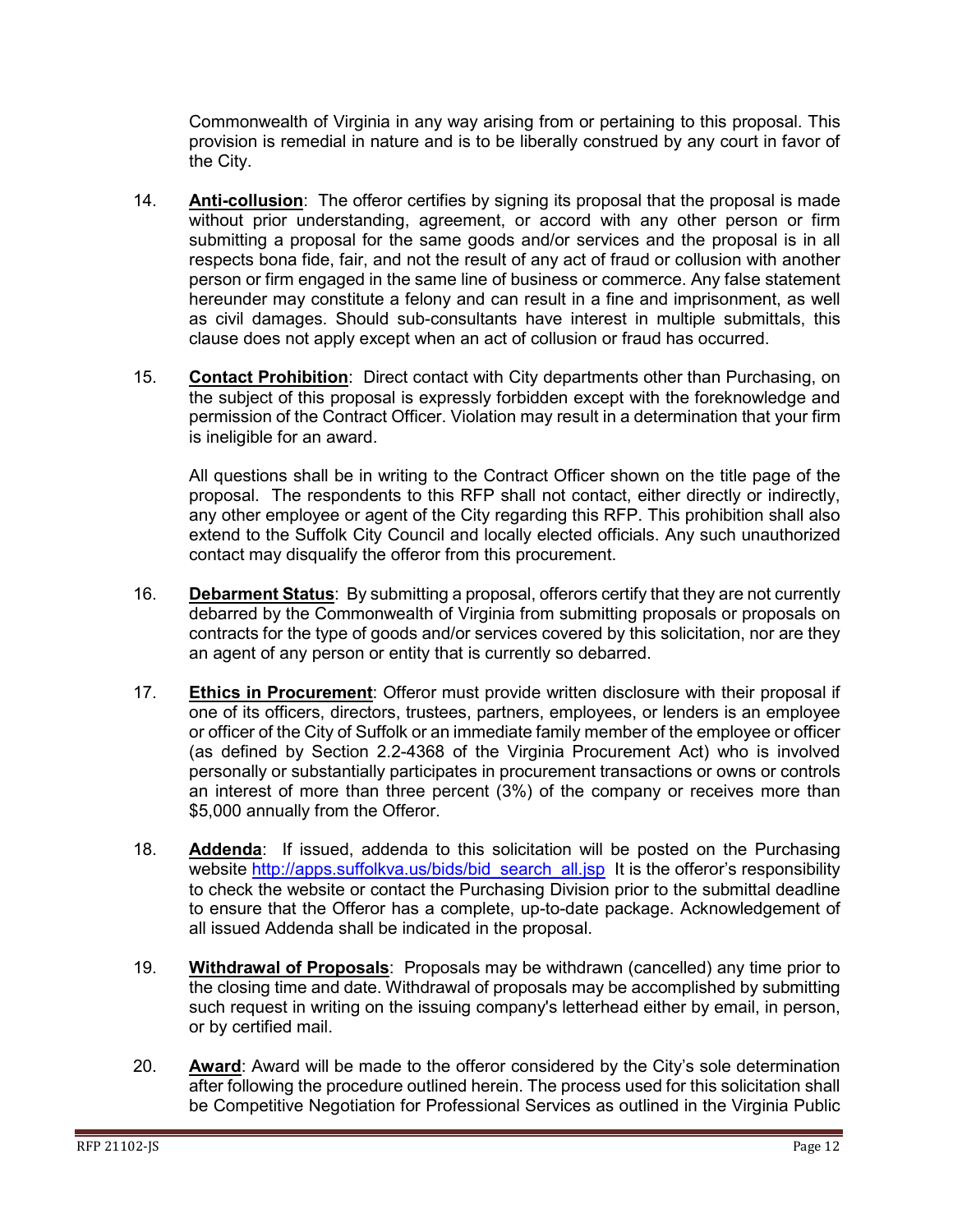Procurement Act.

- 21. **Announcements**: Upon the award or the announcement of the decision to award a contract, the City will publicly post such notice on the electronic bulletin board located outside of the Purchasing Division and on the Purchasing web site: [http://apps.suffolkva.us/bids/bid\\_search\\_all.jsp](http://apps.suffolkva.us/bids/bid_search_all.jsp)
- 22. **Offer/Acceptance**: Each proposal is received with the understanding that the acceptance in writing by the City of the offer to furnish any or all of the goods and/or services described therein, shall constitute a contract between the Offeror and the City, which shall bind the offeror to furnish and deliver the goods and/or services quoted at the prices stated and in accordance with the conditions of the accepted proposal; and the City on its part to order from such offeror, except for causes beyond reasonable control; and pay for, at the agreed prices, all goods and/or services specified and delivered.
- 23. **City's Rights**: The City reserves the right to reject any and all proposals, and to waive any informality if it is determined to be in the best interest of the City.
- 24. **Appeals Procedure**: Upon offeror's request, administrative appeals information will be provided that shall be used for hearing protests of a decision to award, or an award, appeals from refusal to allow withdrawal of proposals, appeals from disqualification, appeals for debarment or suspension, or determination of non-responsibility and appeals from decisions or disputes arising during the performance of a contract. To be timely all appeals shall be made within the time periods set forth by the Virginia Public Procurement Act, §2.2-4357, *et seq*. Contact the Contract Officer at once for assistance.
- 25. **Additional Conditions**: The Contract Terms and Conditions and all Instructions in this solicitation are intended to apply to the resulting contract and shall supersede any conflicting terms in the Offeror's proposal. Any additional conditions an offeror intends be considered must be submitted with the proposal and noted as an exception. Such exceptions may result in a finding that the submittal is 'non-responsive' to the proposal, negating possibility of an award to that offeror. Contractual documents submitted by the successful firm after an award will not be accepted.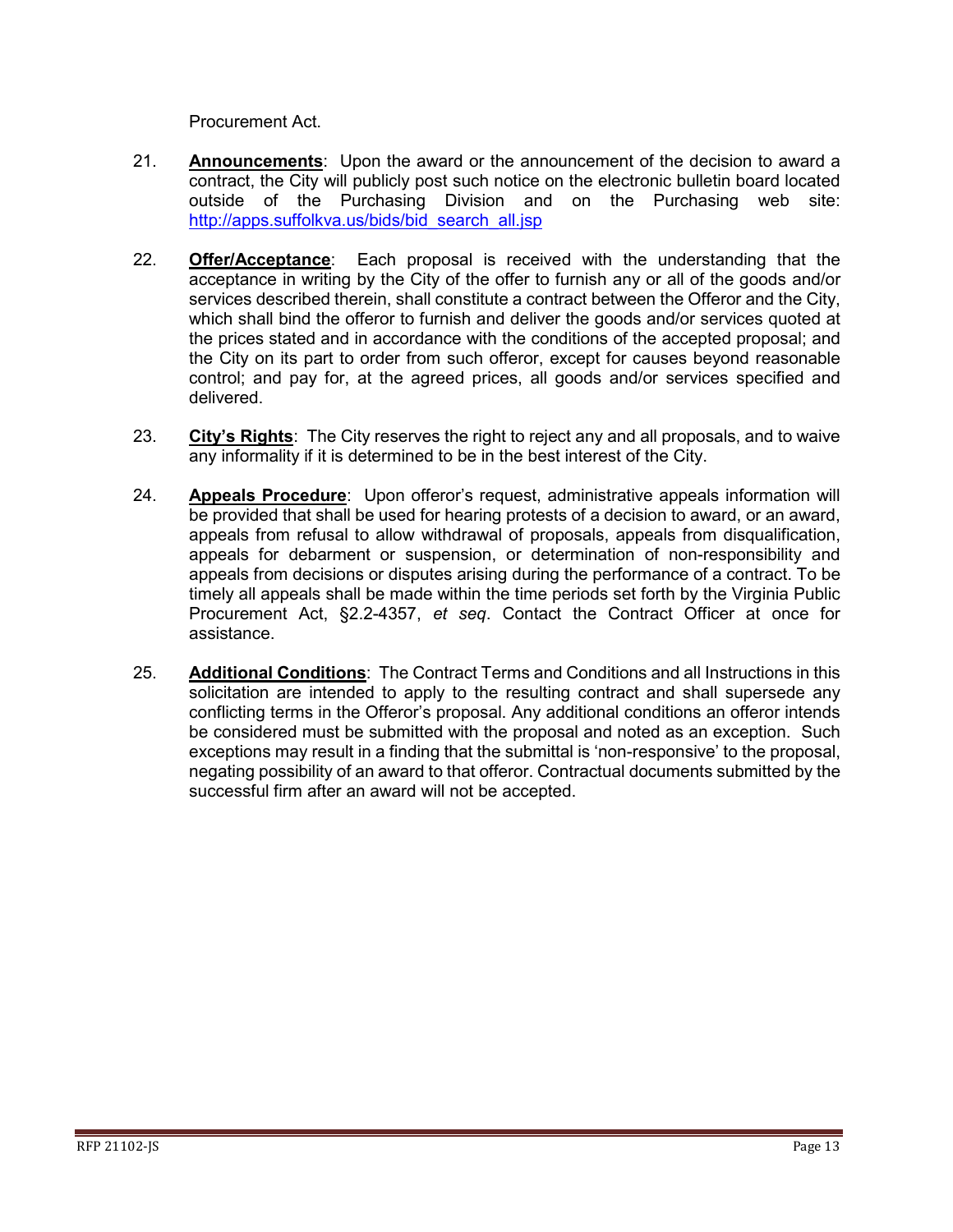#### <span id="page-13-0"></span>**10.0 CONTRACT TERMS AND CONDITIONS**

- 1. **Conflict**: In the event of a conflict between the contract documents, including these Contract Terms and Conditions, the final executed contract documents shall control.
- 2. **Alien employment**: Consultant certifies that he does not and shall not during the performance of the contract for goods and services in the Commonwealth, knowingly employ unauthorized aliens as defined in the federal Immigration Reform and Control Act of 1986, as amended.
- 3. **Anti-Discrimination**: The Consultant certifies to the City that they will conform to the provisions of the Federal Civil Rights Act of 1964, as amended, as well as the Virginia Fair Employment Contracting Act of 1975, as amended, where applicable, the Virginians with Disabilities Act, the Americans with Disabilities Act and §2.2-4311 of the Virginia Public Procurement Act (VPPA). If the award is made to a faith-based organization, the organization shall not discriminate against any recipient of goods, services, or disbursements made pursuant to the contract on the basis of the recipient's religion, religious belief, refusal to participate in a religious practice, or on the basis of race, age, color, gender or national origin and shall be subject to the same rules as other organizations that contract with public bodies to account for the use of the funds provided; however, if the faith-based organization segregates public funds into separate accounts, only the accounts and programs funded with public funds shall be subject to audit by the public body. (Code of Virginia 2.2.4343.1E).

The following provisions apply to all contracts over \$10,000:

- 1. During the performance of this contract, the Consultant agrees as follows:
	- a. The Consultant will not discriminate against any employee or applicant for employment because of race, religion, color, sex, national origin, age, disability, service disabled veterans or any other basis prohibited by state law relating to discrimination in employment, except where there is a bona fide occupational qualification reasonably necessary to the normal operation of the Consultant. The Consultant agrees to post in conspicuous places, available to employees and applicants for employment, notices setting forth the provisions of this nondiscrimination clause.
	- b. The Consultant, in all solicitations or advertisements for employees placed by or on behalf of the Consultant, will state that such Consultant is an equal opportunity employer.
	- c. Notices, advertisements and solicitations placed in accordance with federal law, rule or regulation shall be deemed sufficient for the purpose of meeting these requirements.
- 2. The Consultant will include the provisions of the foregoing paragraphs a, b, and c above in every subcontract or purchase order over \$10,000, so that the provisions will be binding upon each subcontractor or vendor.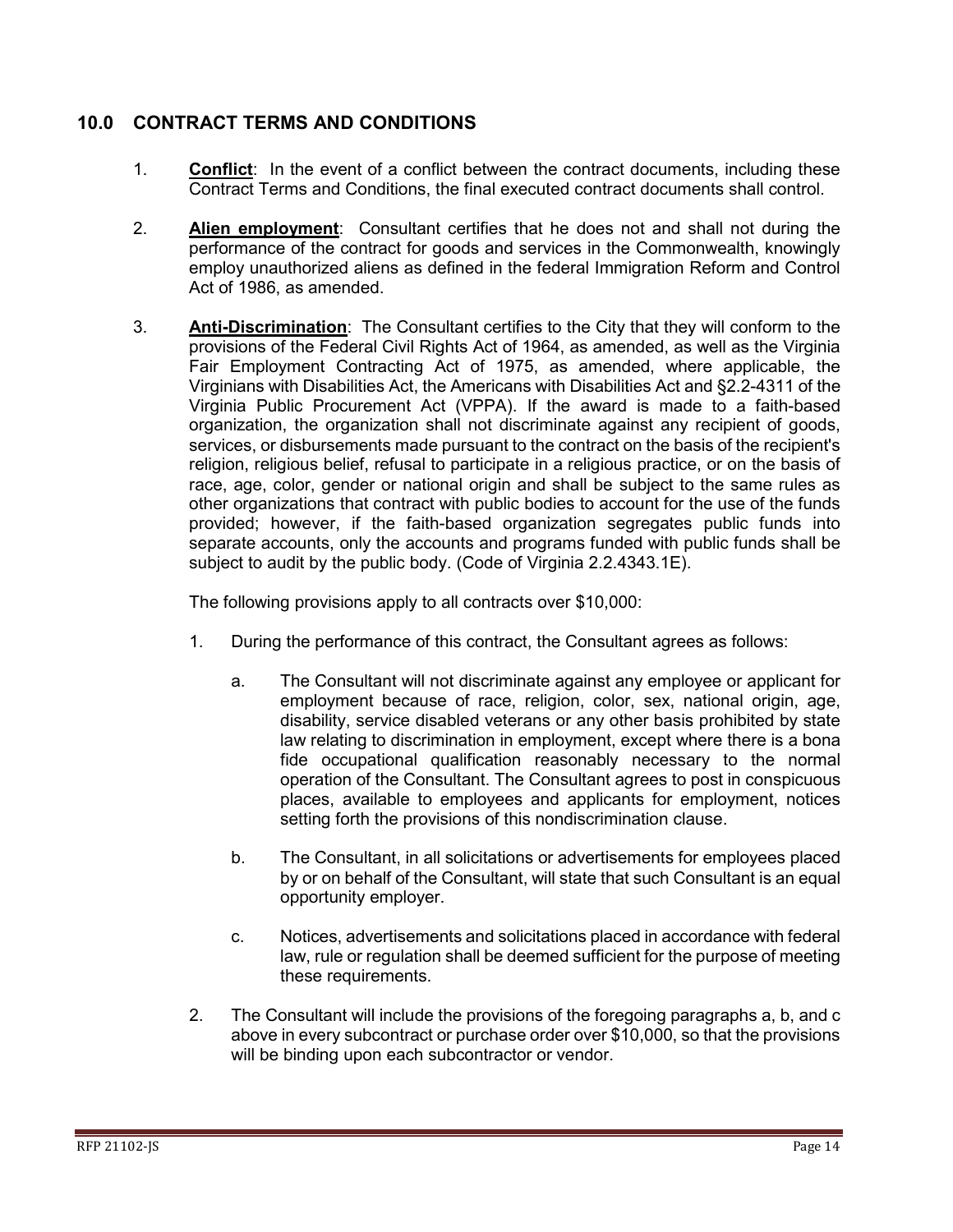- 4. **Assignment of Contract:** A contract shall not be assignable by the Consultant in whole or in part without the written consent of the City.
- 5. **Availability of Funds**: A contract shall be deemed in force only to the extent of appropriations available to each department for the purchase of such goods and/or services. The City's extended obligations on those contracts that envision extended funding through successive fiscal periods shall be contingent upon actual appropriations for the following years.
- 6. **Changes and Additions**: It shall be the responsibility of the Consultant to notify the City, in writing, of any necessary modifications or additions in the Scope of the contract. Compensation for changes or additions in the Scope of the contract will be negotiated and approved by the City, in writing.

It is understood and agreed to by both the City and the Consultant that such modifications or additions to the contract shall be made only by the full execution of the City's standard Contract change order form. Furthermore, it is understood and agreed by both parties that any work done by the Consultant on such modification or addition to the contract prior to the City's execution of its standard Contract change order form shall be at the total risk of the Consultant and said work may not be compensated by the City.

- 7. **Conflicts of Interests**: The Consultant shall not accept or receive commissions or other payments from third parties for soliciting, negotiating, procuring, or effecting insurance on behalf of the City. The City may not procure supplies, equipment, materials or other goods from a Consultant on the same project.
- 8. **Consultant's Failure to Perform**: Failure of the Consultant to perform the contract by reason of the City's non-acceptance of additional conditions submitted after the award shall result in termination of the contract by the City, and may result in debarment of the Consultant for a period of up to three (3) years. Termination and /or debarment of the Consultant shall not constitute a waiver by the City of any other rights or remedies available to the City by law or contract.
- 9. **Contractual Disputes**: The Consultant shall give written notice to the Purchasing Agent of his intent to file a claim for money or other relief at the time of the occurrence or the beginning of the work upon which the claim is to be based.

The written claim shall be submitted to the Purchasing Agent no later than sixty (60) days after final payment. If the claim is not disposed of by agreement, the Purchasing Agent shall reduce his decision to writing and mail or otherwise forward a copy thereof to the Consultant within thirty (30) days of receipt of the claim.

The Purchasing Agent's decision shall be final unless the Consultant appeals within thirty (30) days by submitting a written letter of appeal to the City Manager, or his designee. The City Manager shall render a decision within sixty (60) days of receipt of the appeal.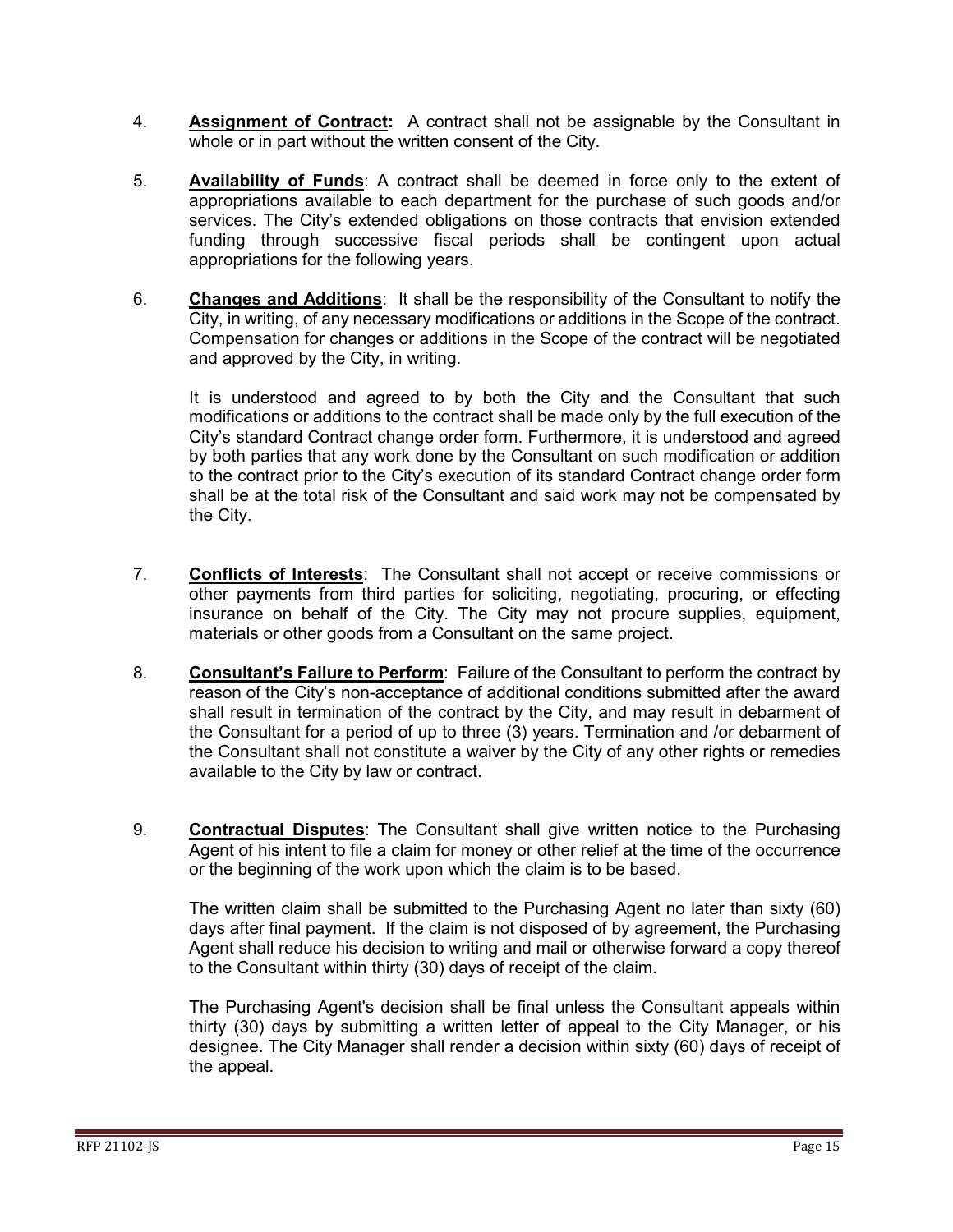- 10. **Copyright Protection**: Consultant agrees to defend and save the City, its agents, officials, and employees, harmless from liability of any nature or kind, for use of any copyright, composition, secret process, patented or unpatented invention, articles or appliances furnished or used in the performance of the contract, or which Consultant is not the patentee, assignee, or licensee, to the same extent as provided in the above paragraph.
- 11. **Default**: In event of default by Consultant, the City reserves the right to procure the goods and/or services from other sources, and hold Consultant liable for any excess cost occasioned thereby. Such actions taken by the City shall not release the Consultant from additional remedies that may be allowed by law.
- 12. **Drug-Free Workplace**: During the performance of this contract, the Consultant agrees to (1) provide a drug-free workplace for the Consultant's employees; (2) post in conspicuous place, available to employees and applicants for employment, a statement notifying employees that the unlawful manufacture, sale, distribution, dispensation, possession, or use of a controlled substance or marijuana is prohibited in the Consultant's workplace and specifying the actions that will be taken against employees for violations of such prohibition; (3) state in all solicitation or advertisement for employees placed by or on behalf of the Consultant that the Consultant maintains a drug-free workplace; and (4) include the provisions of the foregoing clauses in every subcontract or purchase order of over \$10,000, so that the provisions will be binding upon each sub-consultant or vendor.

For the purposes of this section, "drug-free workplace" means a site for the performance of work done in connection with a specific contract awarded to a Consultant, the employees of whom are prohibited from engaging in the unlawful manufacture, sale, distribution, dispensation, possession or use of any controlled substance or marijuana during the performance of the contract.

- 13. **Entire Agreement**: This contract and any additional or supplementary documents incorporated herein by reference contain all the terms and conditions agreed upon by the parties hereto, and no other agreements, oral or otherwise, regarding the subject matter of this contract or any part thereof shall have any validity or bind any of the parties hereto. The contract shall not be modified, altered, changed or amended unless in writing and signed by the parties hereto.
- 14. **Exemption from Taxes**: The City is exempt from state sales tax and federal excise tax. A tax exemption certificate indicating the City's tax exempt status will be furnished by the City upon request.
- 15. **Faith-based Organizations**: The City of Suffolk does not discriminate against faithbased organizations.
- 16. **Governing Law**: This contract shall be made, entered into, and shall be performed in the City of Suffolk, Virginia, and shall be governed by the applicable laws of the Commonwealth of Virginia without regard to its conflict of law rules. In the event of litigation concerning this the contract, the parties agree to the exclusive jurisdiction and venue of the Circuit Court of the City of Suffolk, Virginia; however, in the event that the federal court has jurisdiction over the matter, then the parties agree to the exclusive jurisdiction and venue of the U.S. District Court for the Eastern District of Virginia,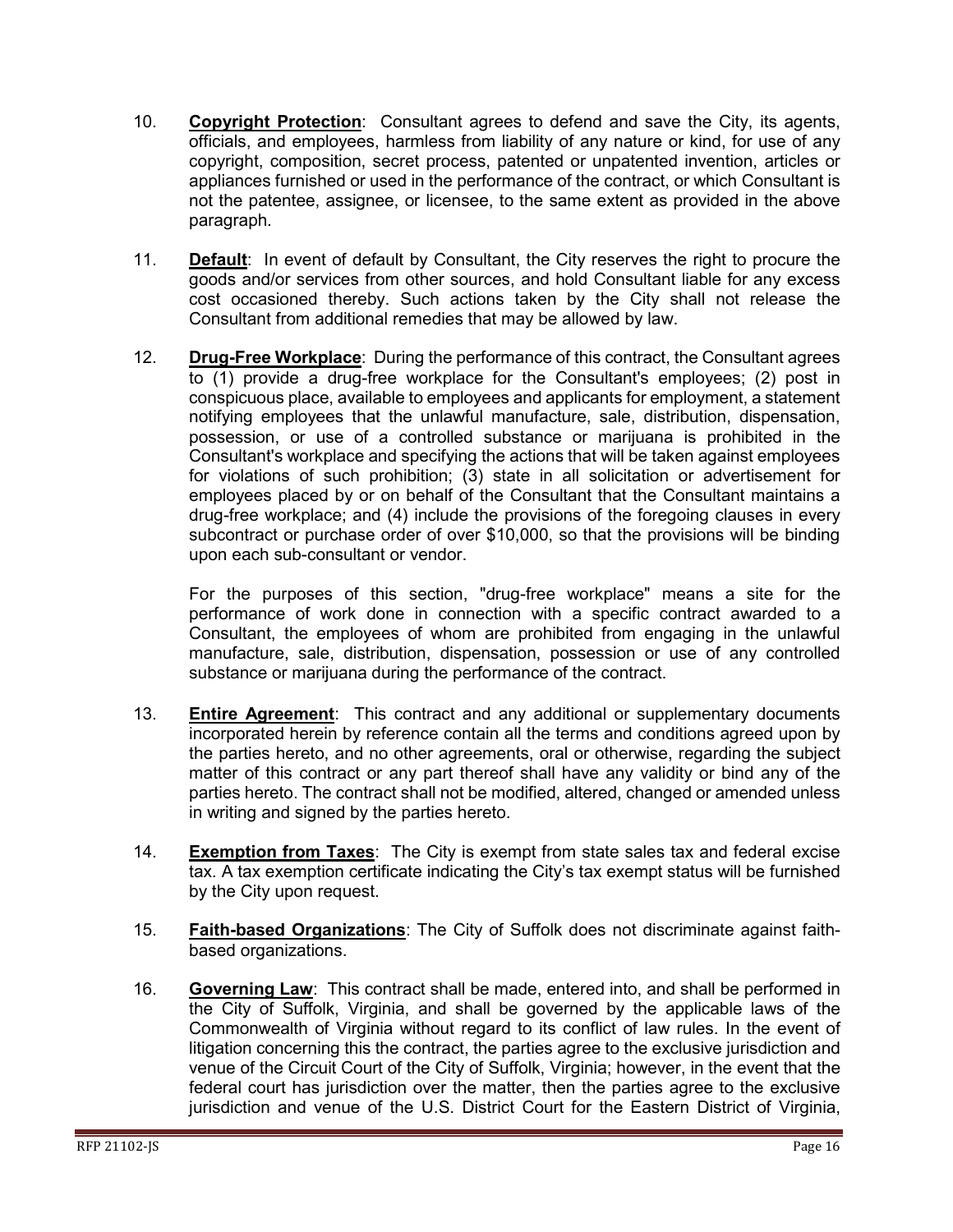Norfolk Division.

The Consultant shall not cause a delay in services because of litigation pending or during litigation proceedings, except with the express, written consent of the City or written instruction/order from the Court.

- 17. **Indemnification**: Consultant shall defend and indemnify the City, and the City's employees, agents, and volunteers, from and against any and all damage claim, liability, cost, or expense (including, without limitation, attorney's fees and court costs) of every kind and nature (including, without limitation, those arising from any injury or damage to any person, property or business) incurred by or claimed against Consultant, its employees, agents, and volunteers, or incurred by or claimed against the City, the City's employees, agents, and volunteers, arising out of, or in connection with, the performance of all services hereunder by Consultant. This indemnification includes, but is not limited to, any financial or other loss, including, but not limited to, any adverse regulatory, agency or administrative sanction or civil penalties, incurred by the City due to the negligent, fraudulent or criminal acts of Consultant or any of the Consultant's officers, shareholders, employees, agents, consultants, sub-consultants, or any other person or entity acting on behalf of Consultant. Unless otherwise provided by law, the Consultant indemnification obligations hereunder shall not be limited in any way by the amount or type of damages, compensation, or benefits payable by or for Consultant under workers' compensation acts, disability benefit acts, other employee benefit acts, or benefits payable under any insurance policy. This paragraph shall survive the termination of the contract including any renewal or extension thereof.
- 18. **Independent Contractor**: The Consultant and any employees, agents, or other persons or entities acting on behalf of the Consultant shall act in an independent capacity and not as officers, employees, or agents of the City.
- 19. **Insurance**: Consultant shall procure, maintain, and provide proof of insurance coverage for injuries to persons and property damage as may arise from or in conjunction with the work performed on behalf of the City by the Consultant, his agents, representatives, employees or subcontractors. Proof of coverage as contained herein shall consist of all policies, endorsements, declaration pages, and certificates of insurance and shall be submitted fifteen (15) days prior to the commencement of work, and such coverage shall be maintained by the Consultant for the duration of the contract period; for occurrence policies. Claims made policies must extend reporting period for two (2) years after expiration date.
	- a. General Liability

Coverage shall be as broad as: Comprehensive General Liability endorsed to include Broad Form, Commercial General Liability Form including Products/Completed Operations.

Minimum Limits

\$2,000,000 General Aggregate Limit \$2,000,000 Products & Completed Operations \$1,000,000 Personal and Advertising Injury

- 
- \$1,000,000 Each Occurrence Limit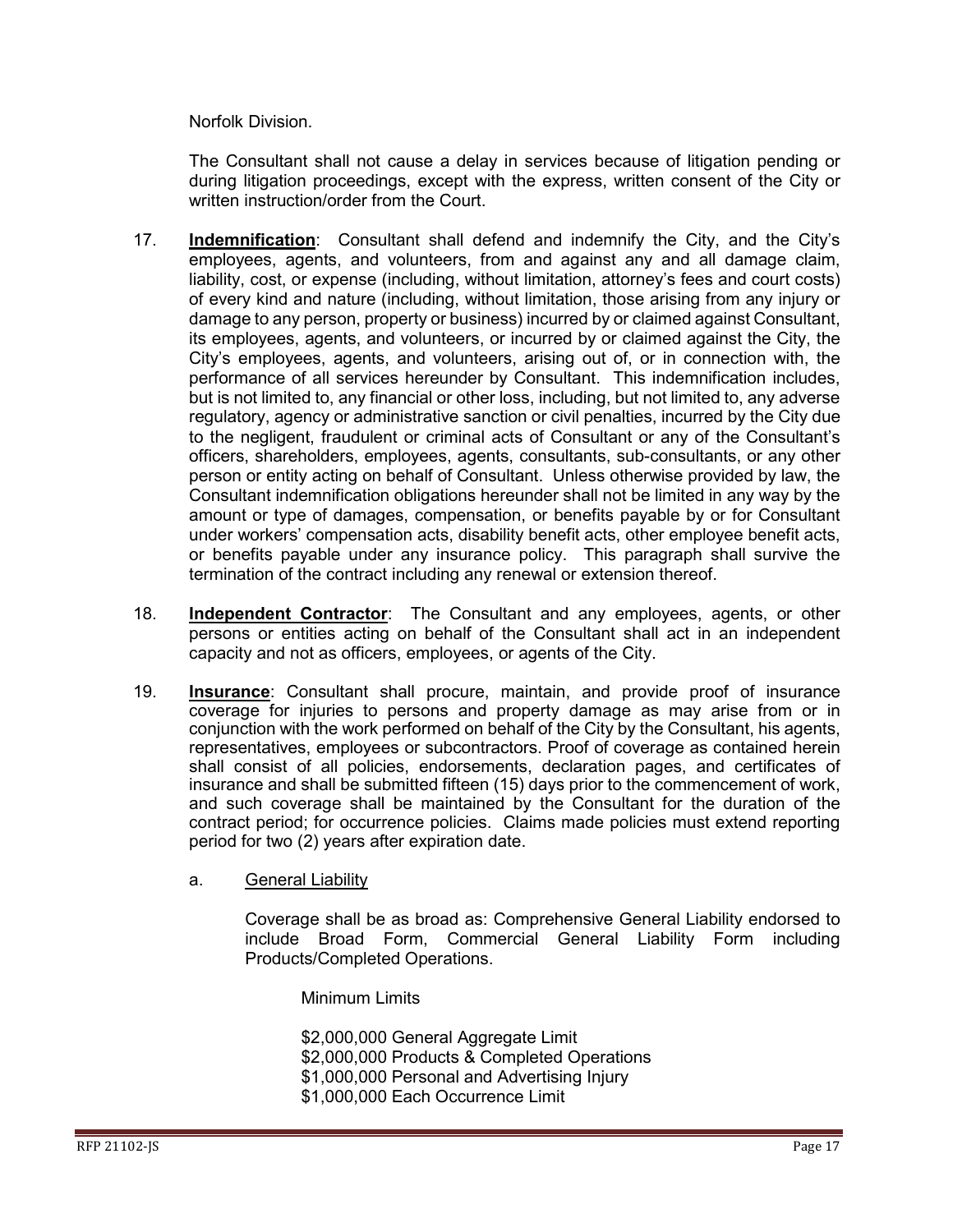- \$ 50,000 Fire Damage Limit<br>\$ 5,000 Medical Expense L
- \$ 5,000 Medical Expense Limit
- b. Automobile Liability

Coverage sufficient to cover all vehicles owned, used, or hired by the Consultant, his agents, representatives, employees or subcontractors.

Minimum Limits

- \$1,000,000 Combined Single Limit
- \$ 5,000 Medical Expense Limit
- c. Workers' Compensation

Limits as required by the Workers' Compensation Act of Virginia. Employers Liability, \$100,000/\$500,000/\$100,000

d. Umbrella/Excess Liability

\$2,000,000 umbrella/excess liability coverage

- e. Professional Liability
	- 1. The successful Offeror shall provide the City with an Errors and Omissions Liability Policy (E&O Policy). The policy shall cover the City for all sources of liability which would be covered by the latest edition of the standard Errors and Omissions Liability Coverage Form, as filed for use in the Commonwealth of Virginia by the Insurance Services Office, without the attachment of restrictive endorsements.
	- 2. The City policy shall be endorsed to include the City's officials, officers, agents and employees as insured. The E&O Policy shall include the successful Offeror and the Offeror's subcontractors of every tier as the Offeror designated in the declarations.
	- 3. The minimum E&O Policy limits to be provided by the successful Offeror (inclusive of any amounts provided by an umbrella or excess policy) shall be \$2,000,000 per occurrence combined single limit for bodily injury liability and property damage liability or \$3,000,000 annual policy claims aggregate. The limits afforded by the E&O Policy (or umbrella or excess policy with respect to it) shall apply only to the City and City's officials, officers, agents and employees and only to claims arising out of or in connection with the work under this contract.
	- 4. Notice of Cancellation and/or Restriction The policy must be specifically endorsed to provide the City with forty-five (45) days' notice of cancellation, non-renewal, change in coverages, and/or restriction.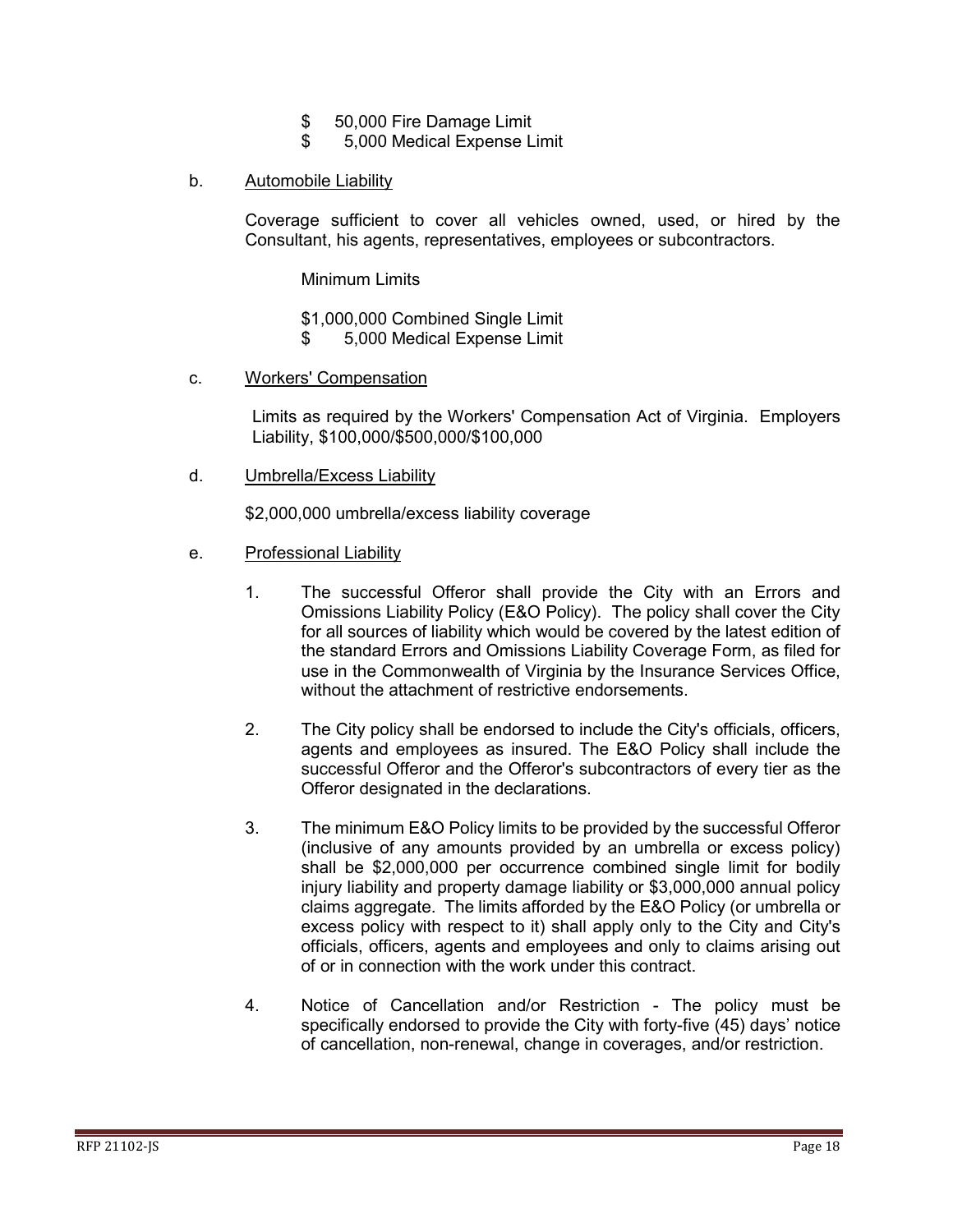#### f. Coverage Provisions

- 1. All deductibles or self-insured retention shall appear on the certificate(s).
- 2. The City of Suffolk, its officers, officials, employees, agents and volunteers shall be added as "additional insured" as their interests may appear. This provision does not apply to Professional Liability or Workers' Compensation/Employers' Liability.
- 3. The Consultant's insurance shall be primary over any applicable insurance or self-insurance maintained by the City.
- 4. Shall provide 30 days' written notice to the City before any cancellation, suspension, or void of coverage in whole or part, where such provision is reasonable.
- 5. All coverage for subcontractors of the Consultant shall be subject to all of the requirements stated herein.
- 6. Failure to comply with any reporting provisions of the policy(s) shall not affect coverage provided the City, its officers/officials, agents, employees and volunteers.
- 7. The insurer shall agree to waive all rights of subrogation against the City, its' officers/officials, agents, employees or volunteers for any act, omission or condition of premises which the parties may be held liable by reason of negligence.
- 8. The Consultant shall furnish the City certificates of insurance including endorsements affecting coverage. The certificates are to be signed by a person authorized by the insurance company(s) to bind coverage on its behalf, if executed by a broker, notarized copy of authorization to bind, or certify coverage must be attached.
- 9. All insurance shall be placed with insurers maintaining an A.M. Best rating of no less than an A:VII. If A.M. Best rating is less than A:VII, approval must be received from City's Risk Officer.

All coverage designated herein shall be as broad as the Insurance Services Office (ISO) forms filed for use with the Commonwealth of Virginia.

20. **Invoicing/Payment and Interest:** Prior to payment the Consultant shall provide their federal employer identification number. Payment to the Consultant shall be made not more than forty-five (45) days after goods or services are received; or not more the forty-five (45) days after the invoice is rendered, whichever is later.

Unless otherwise provided under the terms of this contract, interest for late payment shall not exceed one percent (1%) per month.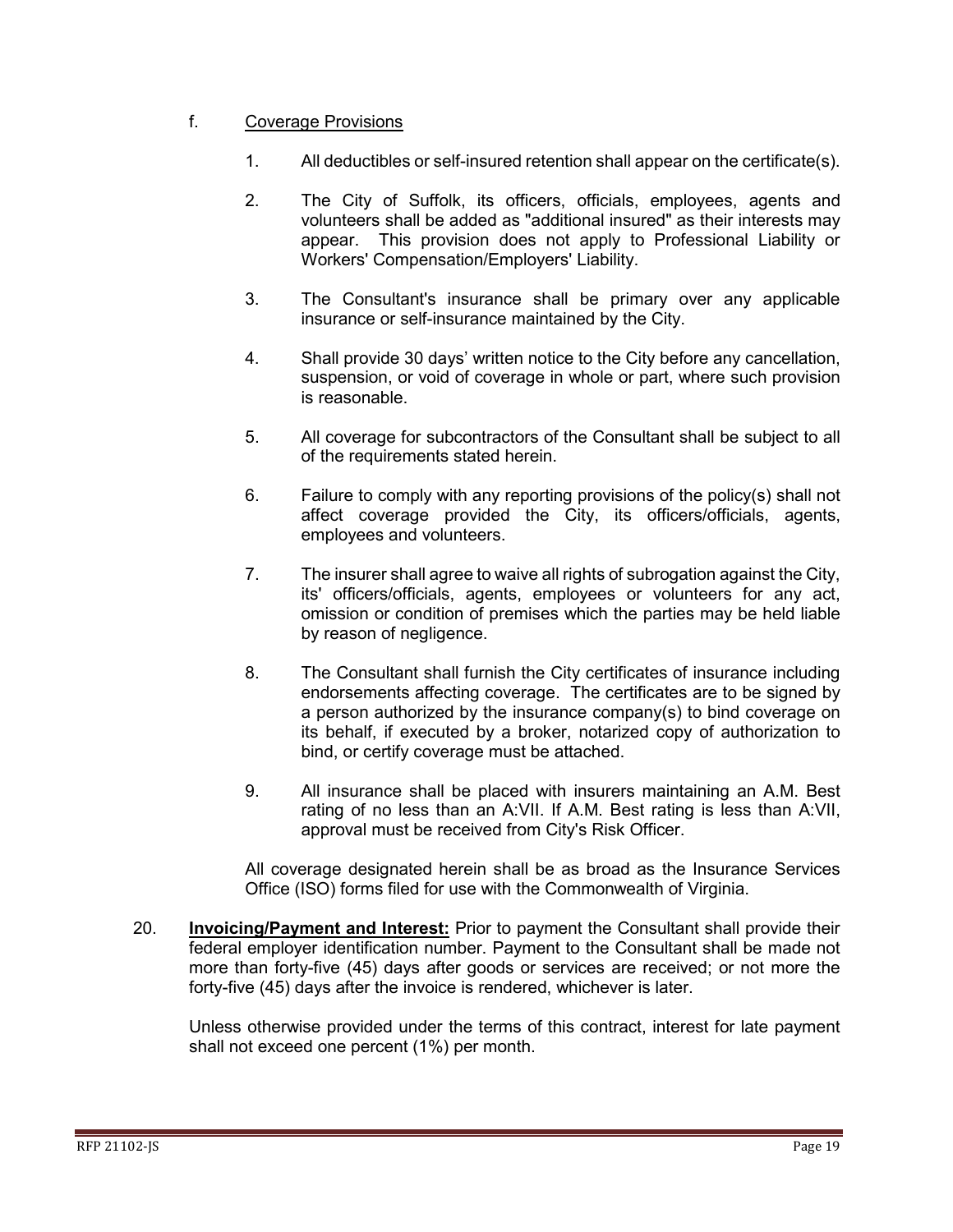The Consultant shall submit invoices on a frequency to be determined, as agreed upon by the City, for each payment requested. Such statement shall also include a detailed breakdown of all charges.

All such invoices will be paid promptly unless any items thereon are questioned, in which event payment will be withheld pending verification of the amount claimed and the validity of the claim. The Consultant shall provide complete cooperation during any such investigation.

- 21. **Laws, Regulations**: Consultant shall keep fully informed of all federal, state, and local laws, ordinances and regulations that in any manner affect the conduct of the work. Consultant shall at all times observe and comply with all such laws, ordinances and regulations.
- 22. **License Requirement**: All firms doing business in the City are required to be licensed in accordance with the City of Suffolk business license ordinance. Wholesale and retail merchants without a business location in the City of Suffolk are exempt from this requirement. Any questions concerning business licenses should be directed to the Commissioner of the Revenue's Office, telephone (757) 514-4260 or [comrev@suffolkva.us.](mailto:comrev@suffolkva.us)
- 23. **Ownership of Documents**: Any data generated, reports, specifications, blueprints, negatives or other documents prepared by the Consultant in the performance of its obligations under the resulting contract shall be the exclusive property of City of Suffolk, and all such materials shall be returned to the owner upon completion, termination, or cancellation of this contract. The Consultant shall not use, willingly allow, or cause such materials to be used for any purpose other than performance of all Consultant's obligations under the resulting contract without the prior written consent of City of Suffolk. Documents and materials developed by the Consultant under the resulting contract shall be the property of City or Suffolk; however, the Consultant may retain file copies, which cannot be used without prior written consent of the Owner. City of Suffolk agrees that the Consultant shall not be liable for any damage, loss, or injury resulting from the future use of the provided documents for other than the project specified, when the Consultant is not the firm of record.
- 24. **Payments to Subcontractors:** Within seven (7) days after receipt of amounts paid by the City for work performed by a subcontractor under this contract, the Consultant shall either:
	- a. Pay the Subcontractor for the proportionate share of the total payment received from the City attributable to the work performed by the Subcontractor under this contract; or
	- b. Notify the City and Subcontractor, in writing, of his intention to withhold all or a part of the Subcontractor's payment and the reason for non- payment.

The Consultant shall pay interest to the Subcontractor on all amounts owed that remain unpaid beyond the seven-day period except for amounts withheld as allowed in item b. above.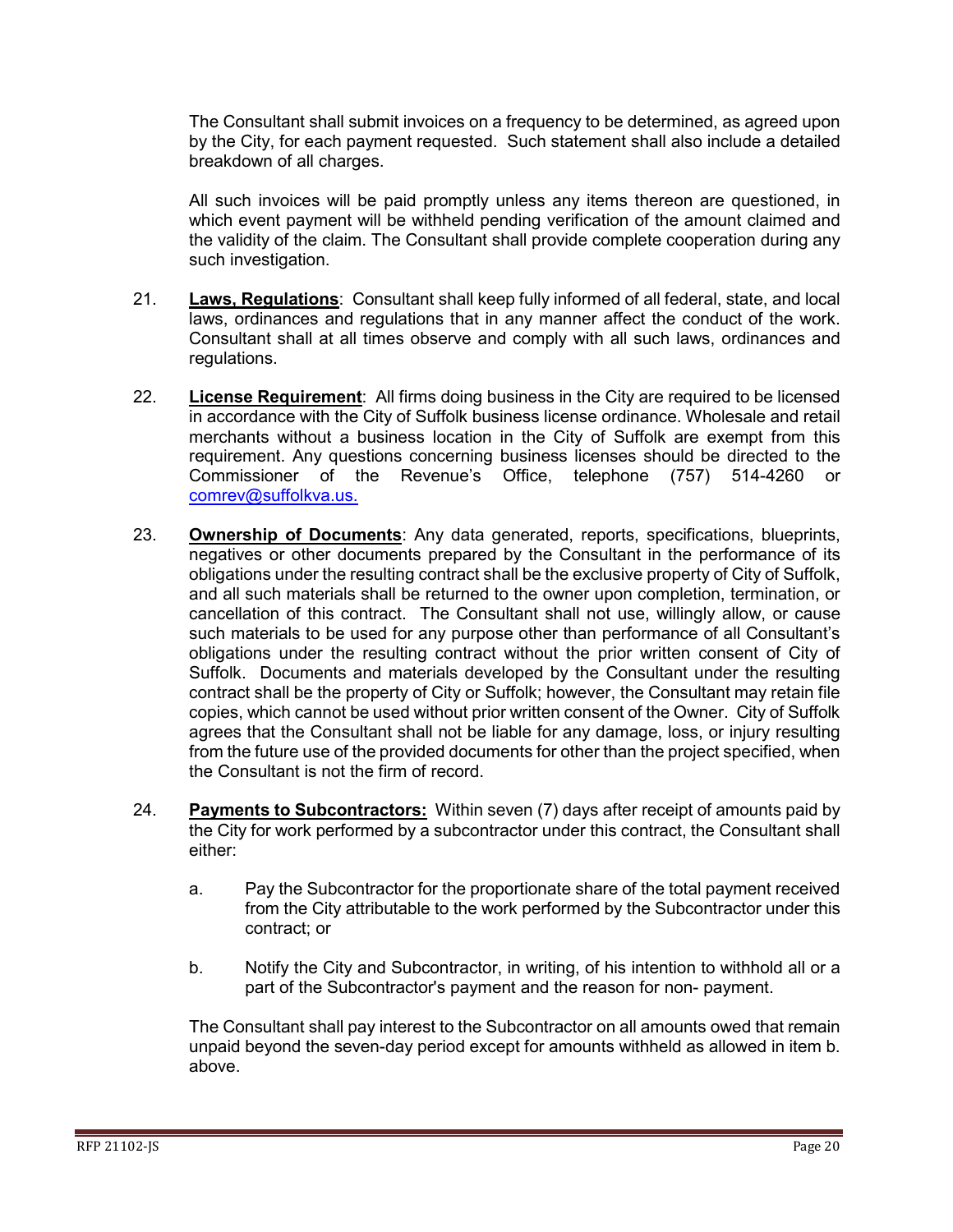Unless otherwise provided under the terms of this contract, interest shall accrue at the rate of one percent per month.

The Consultant shall include in each of its subcontracts a provision requiring each Subcontractor to include or otherwise be subject to the same payment and interest requirements as set forth above with respect to each lower-tier subcontractor.

The Consultant's obligation to pay an interest charge to a subcontractor pursuant to this provision may not be construed to be an obligation of the City.

- 25. **Records and Inspection**: The Consultant shall maintain full and accurate records with respect to all matters covered under this contract, including, without limitation, accounting records, written policies, procedures, time records, telephone records, and any other supporting evidence used to memorialize, reflect, and substantiate charges or fees related to this contract. The Consultant's records shall be open to inspection and subject to audit and/or reproduction, during normal working hours, by the City and its employees, agents or authorized representatives after giving at least three (3) days' notice to the Consultant by the City. The City shall have access to such records from the effective date of this contract, for the duration of the contract, and for five (5) years after the date of final payment by the City to the Consultant pursuant to this contract or any renewal or extension of this contract. The City's employees, agents or authorized representatives shall have access to the Consultant's facilities, shall have access to all necessary records and shall be provided adequate and appropriate work space, in order to conduct audits. All records and information generated under the contract shall be property of the City, whether retained by the City or the Consultant. The Consultant shall not make any other use of this information, expect to provide service to the City under the contract, unless specifically authorized by the City in writing.
- 26. **Responsibility of Consultant**: The Consultant shall, without additional costs or fee to the City, correct or revise any errors or deficiencies in his performance. Neither the City's review, approval or acceptance of, nor payment for any of the services required under this Contract shall be deemed a waiver of rights by the City, and the Consultant shall remain liable to the City for all costs which are incurred by the City as a result of the Consultant's negligent performance of any of the services furnished under the contract.
- 27. **Rights and Remedies Not Waived**: In no event shall the making by the City of any payment to the Consultant, or the waiver by the City of any provision under this contract including any obligation of the Consultant, constitute or be construed as a waiver by the City of any other provision, obligation, breach of covenant, or any default which may exist under this contract on the part of the Consultant, and the making of any such payment by the City while any such breach or default exists shall not impair or prejudice any right or remedies available to the City.
- 28. **Safety**: All Consultants and sub-contractors performing services for the City are required and shall comply with all Occupational Safety and Health Administration (OSHA), State and City Safety and Occupational Health Standards and any other applicable rules and regulations. Also all Consultants and sub-consultants shall be held responsible for the safety of their employees and any unsafe acts or conditions that may cause injury or damage to any persons or property within and around the work site area under this contract.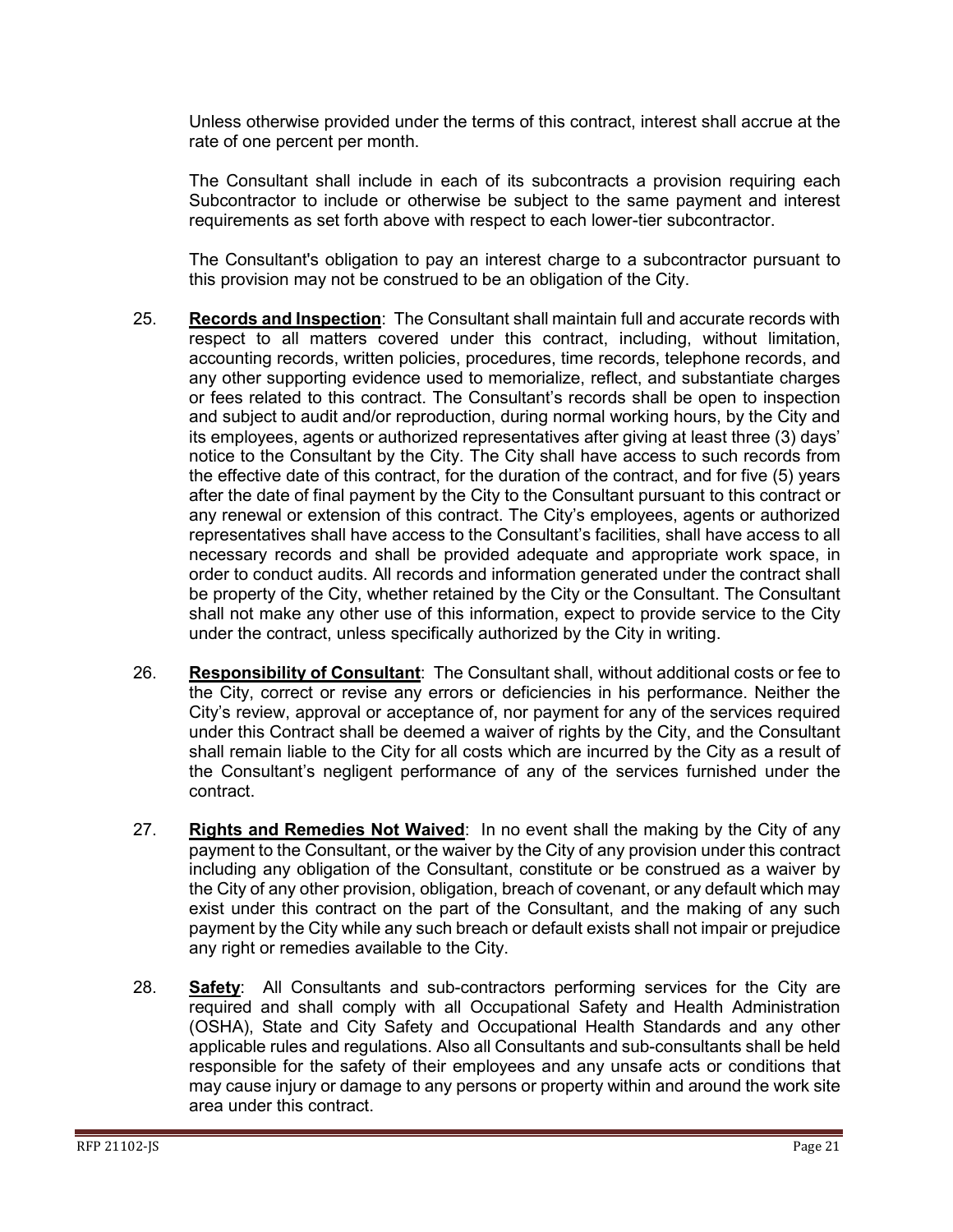- 29. **Scheduling and Delays**: The parties to any contract resultant of this solicitation acknowledge that all or part of the work to be performed hereunder may be delayed and extended at the option of the City. Such delays may be caused by delays, denials and modifications of the various state or federal permits, or for other reasons. The City shall not be required to pay any of the Consultant's direct or indirect costs, or claims for compensation, extended overhead, or other damage or consequential damages arising out of or related to any delays or interruptions required or ordered by the City. If the City delays a task order for any reason for a continuous period of ninety (90) days or more, the City and Consultant will negotiate a mutually agreeable adjustment to the Consultant's fee.
- 30. **Severability**: If any provision of the contract or the application thereof to any person or circumstances shall to any extent be invalid or unenforceable, the remainder of the contract, or the application of such provision to persons or circumstances other than those which it is invalid or unenforceable, shall not be affect hereby, and each provision of the contract shall be valid and enforced to the full extent permitted by law.
- 31. **Submissions:** All project correspondence, design/review documents, reports, etc. prepared by the Consultant shall be distributed to the City's Project Manager for each task in the format and number of copies as directed by the task statement of work.

Within thirty (30) days of project completion, the Consultant shall prepare and submit a Project Completion Report with project closeout documents and submit to the City's Project Manager.

32. **Termination for Cause**: In the event that the Consultant shall for any reason or through any cause be in default of the terms of this contract, the City may give Consultant written notice of such default by certified mail/return receipt requested at the address set forth in Consultant's Proposal or as provided in this contract.

Unless otherwise provided, Consultant shall have ten (10) days from the date such notice is mailed in which to cure the default. Upon failure of Consultant to cure the default, the City may immediately cancel and terminate this contract as of the mailing date of the default notice.

Upon termination, Consultant shall withdraw its personnel and equipment, cease performance of any further work under the contract, and turn over to the City any work in process for which payment has been made. In the event of violations of law, safety or health standards and regulations, this contract may be immediately cancelled and terminated by the City and provisions herein with respect to opportunity to cure default shall not be applicable.

33. **Termination for Convenience**: The City may at any time, and for any reason, terminate this contract by written notice to the Consultant specifying the termination date, which shall be not less than thirty (30) days from the date such notice is mailed.

Notice shall be given to Consultant by certified mail/return receipt requested at the address set forth in Consultant's Proposal or as provided in this contract. In the event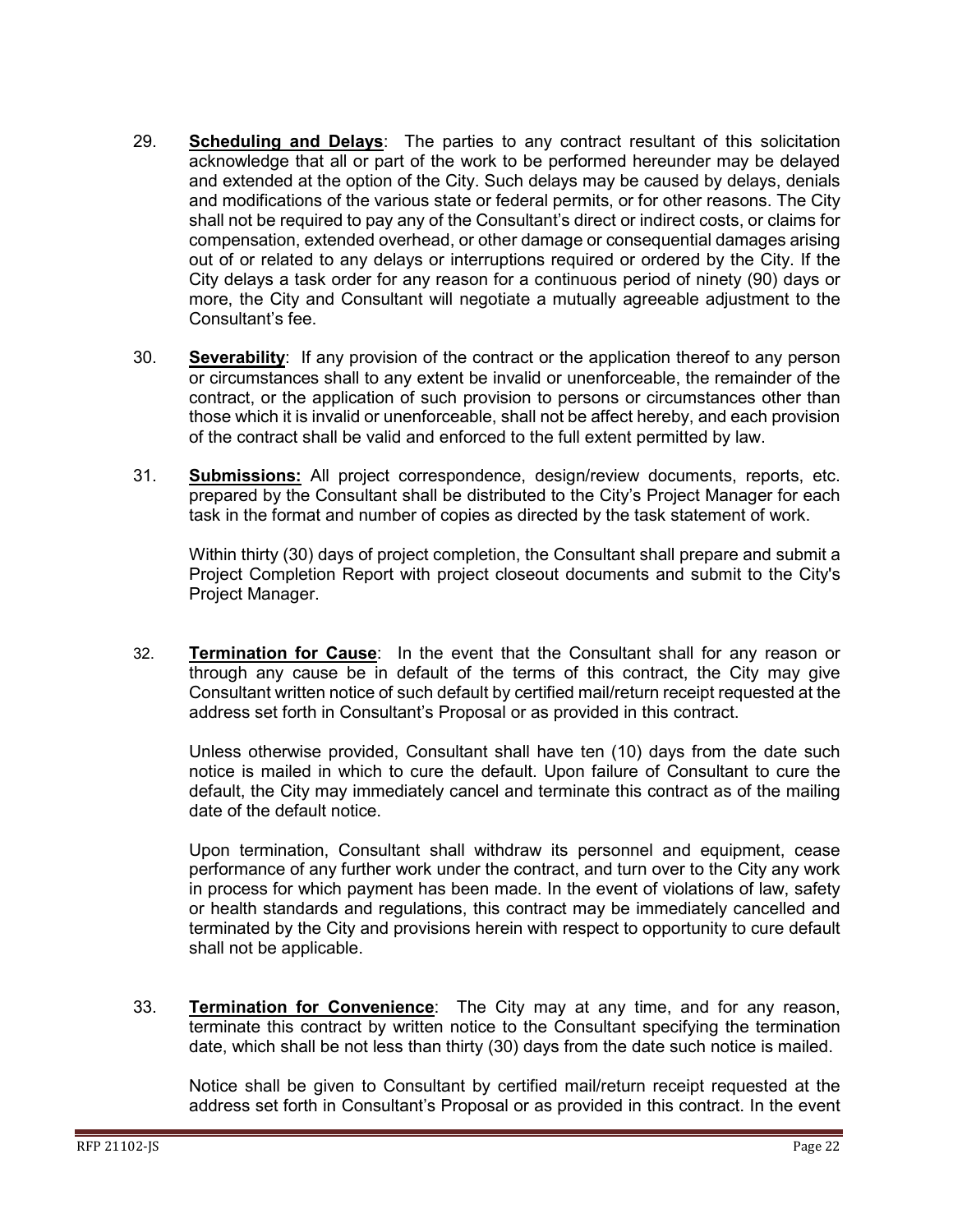of such termination, the Consultant shall be paid such amount as shall compensate the Consultant for the work satisfactorily completed, and accepted by the City, at the time of termination. If the City terminates this Consultant, Consultant shall withdraw its personnel and equipment, cease performance of any further work under this Consultant, and turn over to the City any work completed or in process for which payment has been made.

34. **COVID-19 Procedures:** All Consultants and sub-contractors performing services for the City are required and shall comply with all policies and procedures for COVID-19 from the Occupational Safety and Health Administration (OSHA), Virginia Department of Health (VDH) and Center for Disease Control (CDC) and all other City and State rules and regulations. Consultant's employees who are known or suspected to be infected with SARS-CoV-2 virus shall not report to or remain at the worksite until cleared to return to work. Consultant shall report if an employee who is positive for COVID-19 has been at the worksite to the Department in which they are working for immediately. Consultant shall keep confidential the identity of the known to be infected with SARS-CoV-2 virus in accordance with the requirements of the Americans, with Disabilities Act (ADA) HIPAA, and other applicable federal and Virginia laws and regulations.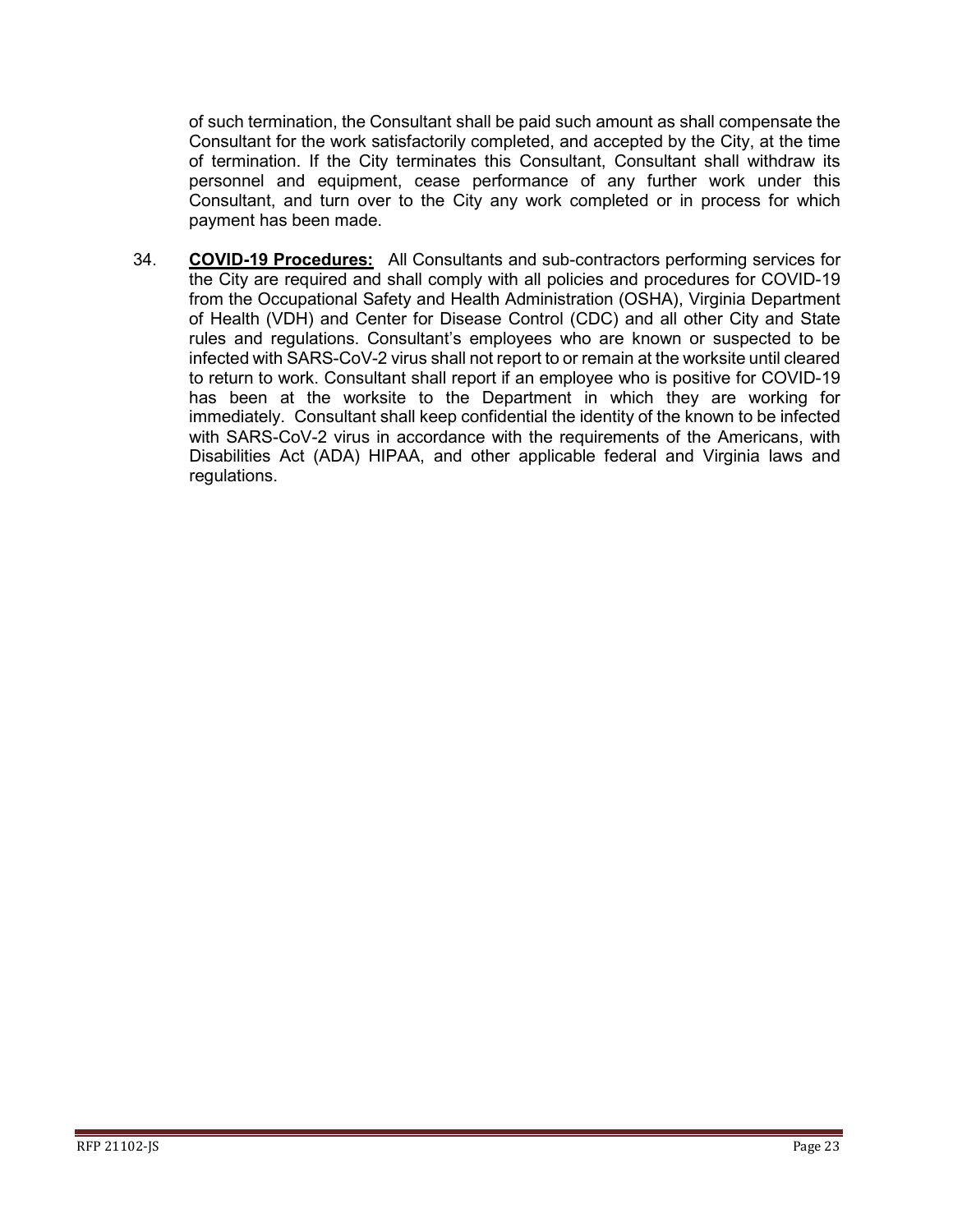## **SIGNATURE SHEET**

#### (Submit with Proposal)

<span id="page-23-0"></span>My signature certifies that the proposal as submitted complies with all Terms and Conditions as set forth.

My signature also certifies that the accompanying proposal is not the result of, or affected by, any unlawful act of collusion with another person or company engaged in the same line of business or commerce, or any act of fraud punishable under Title 18.2, Chapter 12, Article 1.1 of the Code of Virginia, 1950, as amended. Furthermore, I understand that fraud and unlawful collusion are crimes under the Virginia Governmental Frauds Act, the Virginia Government Bid Rigging Act, and Virginia Antitrust Act, and Federal Law, and can result in fines, prison sentences, and civil damage awards.

My signature also certifies that this firm has no business or personal relationships with any other companies or persons that could be considered as a conflict of interest or potential conflict of interest to the City of Suffolk and that there are no principals, officers, agents, employees, or representatives of this firm that have any business or personal relationships with any other companies or persons that could be considered as a conflict of interest or a potential conflict of interest to the City of Suffolk, pertaining to any and all work or services to be performed as a result of this request and any resulting contract with the City of Suffolk.

I hereby certify that I am authorized to sign as a Representative for the Firm:

|                                                       | Complete Legal Name of Firm:<br><u>Complete Legal Name of Firm:</u> |                                 |  |
|-------------------------------------------------------|---------------------------------------------------------------------|---------------------------------|--|
|                                                       |                                                                     |                                 |  |
| Federal ID No.: Management Control of Tederal ID No.: | Telephone No.                                                       | Fax No._______________          |  |
|                                                       |                                                                     | Title:_________________________ |  |
|                                                       |                                                                     |                                 |  |
| Signature:                                            |                                                                     |                                 |  |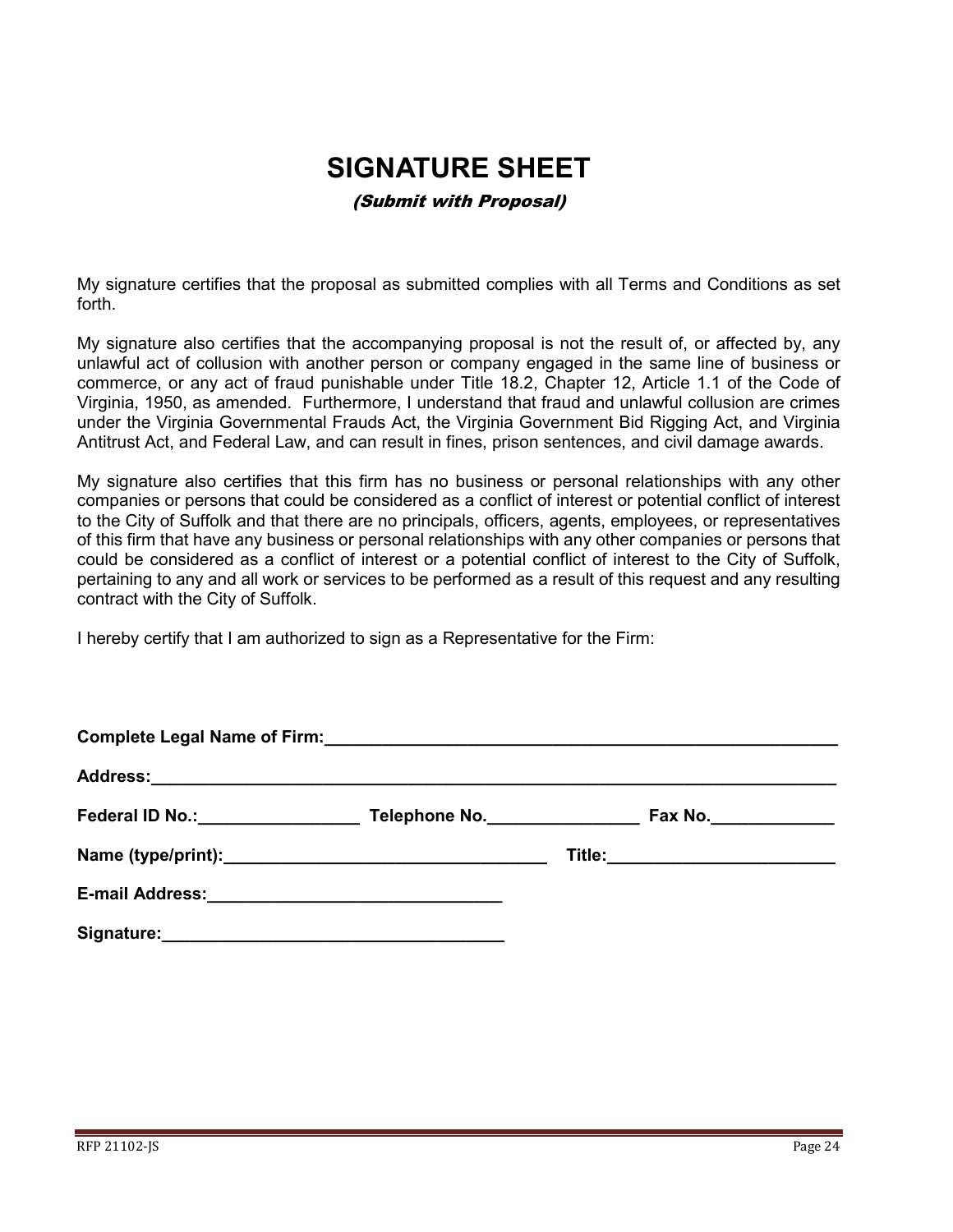## <span id="page-24-0"></span>**PROPRIETARY/CONFIDENTIAL INFORMATION IDENTIFICATION RFP #21102-JS**

#### Name of Firm/Offeror:

Trade secrets or proprietary information submitted by an offeror shall not be subject to public disclosure under the Virginia Freedom of Information Act; however, the offeror must invoke the protections of §2.2-4342F of the Code of Virginia, in writing, either before or at the time the data or other material is submitted. The written notice must specifically identify the data or materials to be protected, including the section of the proposal in which it is contained, as well as the page number(s), and state the reasons why protection is necessary. The proprietary or trade secret material submitted must be identified by some distinct method such as highlighting or underlining and must indicate only the specific words, figures, or paragraphs that constitute a trade secret or proprietary information. In addition, a summary of proprietary information provided shall be submitted on this form. he designation of an entire proposal document, line item prices, and/or total proposal prices as proprietary or trade secrets is not acceptable. If, after being given reasonable time, the offeror refuses to withdraw such a classification designation, the proposal will be rejected.

| SECTION/TITLE | PAGE<br>NUMBER(S) | REASON(S) FOR WITHHOLDING FROM |  |
|---------------|-------------------|--------------------------------|--|
|               |                   |                                |  |
|               |                   |                                |  |
|               |                   |                                |  |
|               |                   |                                |  |
|               |                   |                                |  |
|               |                   |                                |  |
|               |                   |                                |  |
|               |                   |                                |  |
|               |                   |                                |  |
|               |                   |                                |  |
|               |                   |                                |  |
|               |                   |                                |  |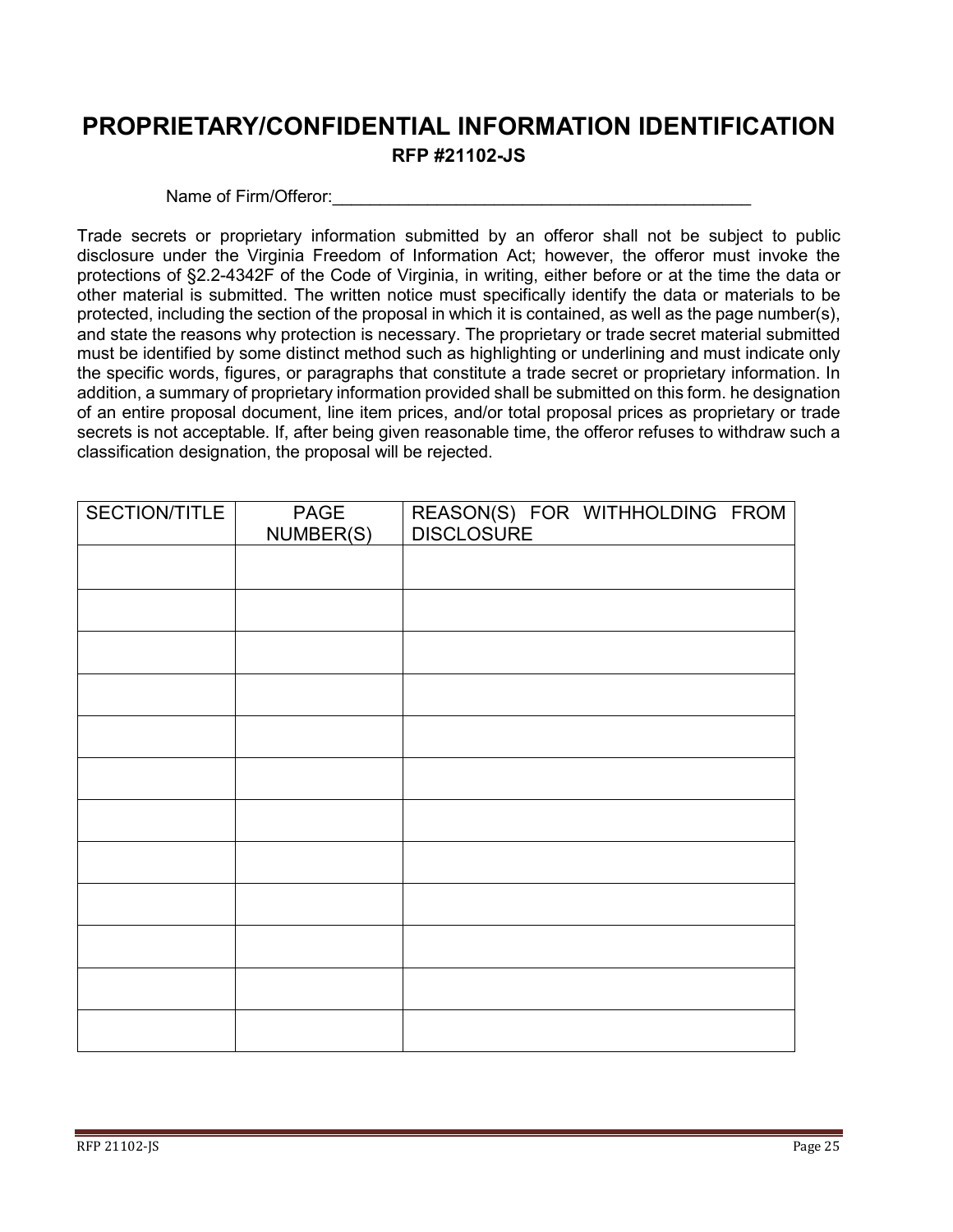#### **ANTICOLLUSION/NONDISCRIMINATION/DRUG FREE WORKPLACE CLAUSES**

#### <span id="page-25-0"></span>**ANTICOLLUSION CLAUSE:**

IN THE PREPARATION AND SUBMISSION OF THIS BID, SAID BIDDER DID NOT EITHER DIRECTLY OR INDIRECTLY ENTER INTO ANY COMBINATION OR ARRANGEMENT WITH ANY PERSON, FIRM OR CORPORATION, OR ENTER INTO ANY AGREEMENT, PARTICIPATE IN ANY COLLUSION, OR OTHERWISE TAKE ANY ACTION IN THE RESTRAINT OF FREE, COMPETITIVE BIDDING IN VIOLATION OF THE SHERMAN ACT (15 U.S.C. SECTION 1), SECTIONS 59.1-9.1 THROUGH 59.1-9.17 OR SECTIONS 59.1-68.6 THROUGH 59.1-68.8 OF THE CODE OF VIRGINIA.

THE UNDERSIGNED BIDDER HEREBY CERTIFIES THAT THIS AGREEMENT, OR ANY CLAIMS RESULTING THEREFROM, IS NOT THE RESULT OF, OR AFFECTED BY, ANY ACT OF COLLUSION WITH, OR ANY ACT OF, ANOTHER PERSON OR PERSONS, FIRM OR CORPORATION ENGAGED IN THE SAME LINE OF BUSINESS OR COMMERCE; AND, THAT NO PERSON ACTING FOR, OR EMPLOYED BY, THE CITY OF SUFFOLK HAS AN INTEREST IN, OR IS CONCERNED WITH, THIS BID; AND, THAT NO PERSON OR PERSONS, FIRM OR CORPORATION OTHER THAN THE UNDERSIGNED, HAVE, OR ARE, INTERESTED IN THIS BID.

#### **DRUG-FREE WORKPLACE:**

DURING THE PERFORMANCE OF THIS CONTRACT, THE CONTRACTOR AGREES TO (I) PROVIDE A DRUG-FREE WORKPLACE FOR THE CONTRACTOR'S EMPLOYEES; (II) POST IN CONSPICUOUS PLACES, AVAILABLE TO EMPLOYEES AND APPLICANTS FOR EMPLOYMENT, A STATEMENT NOTIFYING EMPLOYEES THAT THE UNLAWFUL MANUFACTURE, SALE, DISTRIBUTION, DISPENSATION, POSSESSION, OR USE OF A CONTROLLED SUBSTANCE OR MARIJUANA IS PROHIBITED IN THE CONTRACTOR'S WORKPLACE AND SPECIFYING THE ACTIONS THAT WILL BE TAKEN AGAINST EMPLOYEES FOR VIOLATIONS OF SUCH PROHIBITION; (III) STATE IN ALL SOLICITATIONS OR ADVERTISEMENTS FOR EMPLOYEES PLACED BY OR ON BEHALF OF THE CONTRACTOR THAT THE CONTRACTOR MAINTAINS A DRUG-FREE WORKPLACE; AND (IV) INCLUDE THE PROVISIONS OF THE FOREGOING SECTIONS I, II, AND III IN EVERY SUBCONTRACT OR PURCHASE ORDER OF OVER \$10,000, SO THAT THE PROVISIONS WILL BE BINDING UPON EACH SUBCONTRACTOR OR VENDOR.

FOR THE PURPOSE OF THIS SECTION, "DRUG-FREE WORKPLACE" MEANS A SITE FOR THE PERFORMANCE OR WORK DONE IN CONNECTION WITH A SPECIFIC CONTRACT AWARDED TO A CONTRACTOR IN ACCORDANCE WITH THIS CHAPTER, THE EMPLOYEES OF WHOM ARE PROHIBITED FROM ENGAGING IN THE UNLAWFUL MANUFACTURE, SALE, DISTRIBUTION, DISPENSATION, POSSESSION OR USE OF ANY CONTROLLED SUBSTANCE OR MARIJUANA DURING THE PERFORMANCE OF THE CONTRACT.

#### **NONDISCRIMINATION CLAUSE:**

- 1. EMPLOYMENT DISCRIMINATION BY BIDDER SHALL BE PROHIBITED.<br>2. DURING THE PERFORMANCE OF THIS CONTRACT. THE SUCCESSEL
	- 2. DURING THE PERFORMANCE OF THIS CONTRACT, THE SUCCESSFUL BIDDER SHALL AGREE AS FOLLOWS:
		- A. THE BIDDER, WILL NOT DISCRIMINATE AGAINST ANY EMPLOYEE OR APPLICANT FOR EMPLOYMENT BECAUSE OF RACE, RELIGION, COLOR, SEX, NATIONAL ORIGIN, AGE, DISABILITY, OR ANY OTHER BASIS PROHIBITED BY STATE LAW RELATING TO DISCRIMINATION IN EMPLOYMENT, EXCEPT WHERE THERE IS A BONA FIDE OCCUPATIONAL QUALIFICATION/CONSIDERATION REASONABLY NECESSARY TO THE NORMAL OPERATION OF THE BIDDER. THE BIDDER AGREES TO POST IN CONSPICUOUS PLACES, AVAILABLE TO EMPLOYEES AND APPLICANTS FOR EMPLOYMENT, NOTICES SETTING FORTH THE PROVISIONS OF THIS NONDISCRIMINATION CLAUSE.
		- B. THE BIDDER, IN ALL SOLICITATIONS OR ADVERTISEMENTS FOR EMPLOYEES PLACED ON BEHALF OF THE BIDDER, WILL STATE THAT SUCH BIDDER IS AN EQUAL OPPORTUNITY EMPLOYER.<br>C. NOTICES ADVERTISEMENTS AND SOLICITATIONS PLACED IN ACCORDANCE WITH E
		- **C.** NOTICES, ADVERTISEMENTS, AND SOLICITATIONS PLACED IN ACCORDANCE WITH FEDERAL LAW, RULE OR REGULATION SHALL BE DEEMED SUFFICIENT FOR THE PURPOSE OF MEETING THE REQUIREMENTS OF THIS SECTION.
		- D. BIDDER WILL INCLUDE THE PROVISIONS OF THE FOREGOING SECTIONS A, B, AND C IN EVERY SUBCONTRACT OR PURCHASE ORDER OF OVER \$10,000, SO THAT THE PROVISIONS WILL BE BINDING UPON EACH SUBCONTRACTOR OR VENDOR.